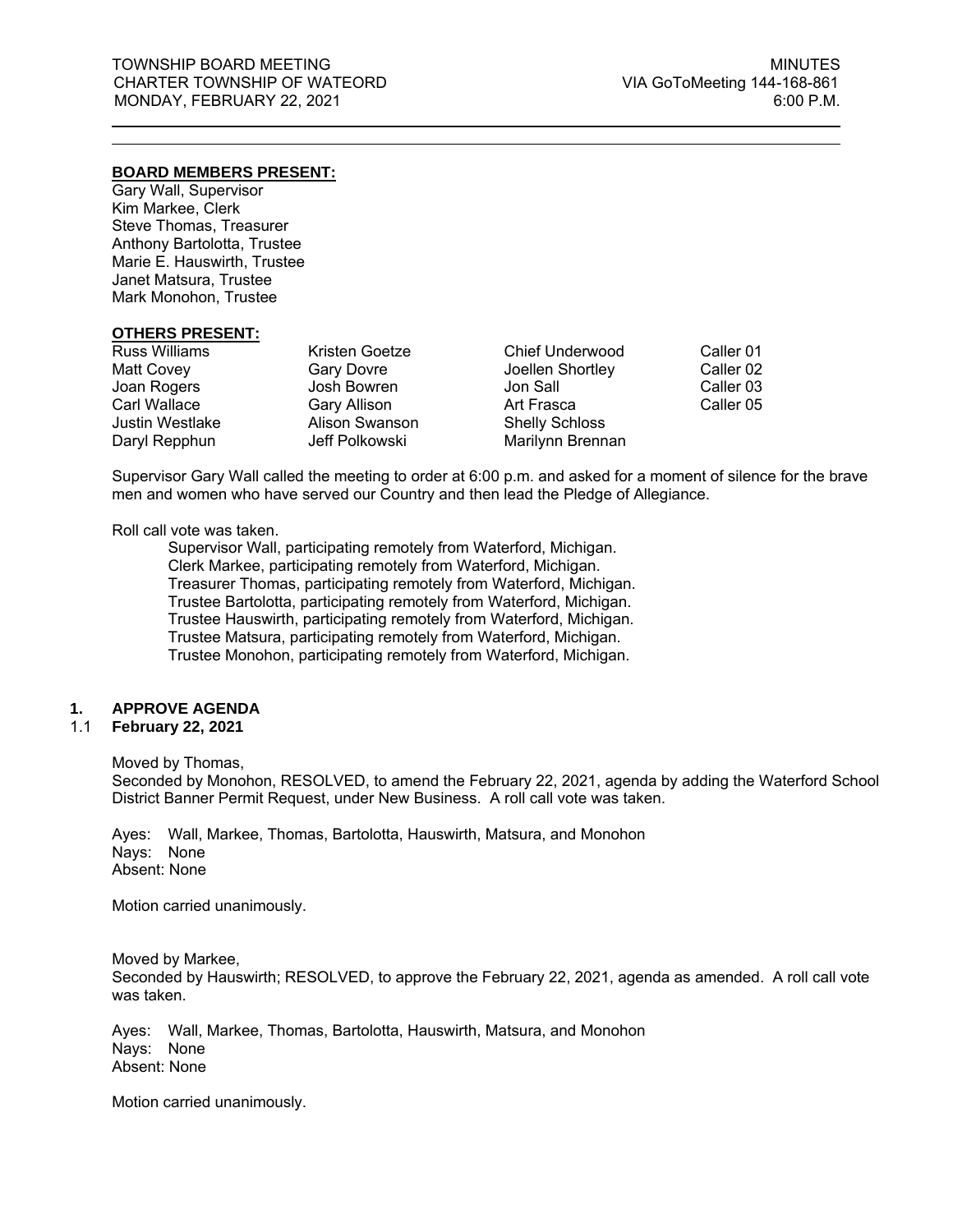# **2. ANNOUNCEMENTS**

- 2.1 Parking lot bingo will be held on Tuesday, February 23rd from 1:00 p.m. to 2:00 p.m., at the Waterford Recreation Center located at 5640 Williams Lake Road. The cost is \$2.00 per bingo card. Space is limited and you must call to pre-register the amount of participants in your vehicle. Participants will stay in their vehicles, and bingo spaces will be called through your car radio from inside the building. Call 248- 674-4881 for more information and to pre-register.
- 2.2 Join us for the annual State of the Township Address on Wednesday, February 24th at 8:00 am. This year's meeting will be held virtually via Zoom and features special guest speakers Waterford Township Supervisor Gary Wall, Waterford School District Superintendent Scott Lindberg, and Oakland Community College Chancellor Peter Provenzano. Hear the latest and greatest for our community and schools directly from the source! Where we've been, what's in the works now, and where we're headed next. If you want to connect to the community or catch a one-stop overview and update, this is the place to be! It is free to attend, but you must sign up in advance through the Waterford Area Chamber of Commerce website www.waterfordchamber.org. Donations are appreciated with 50% of your donation going towards the Waterford Beautification Fund.
- 2.3 March 5th-6th is the National Day of Unplugging. This 24 hour period runs from sundown on March 5th through sundown on March 6th. Take this time to unplug, relax, reflect, be active, get outdoors, and connect with loved ones. Get a FREE cell phone sleeping bag by snapping a photo of how you are unplugging and tag @WaterfordParksandRec on Facebook or Instagram. Participate in a FREE guided nature hike at the Drayton Plains Nature Center, 2125 Denby Dr., on Saturday, March 6th, 2021. Guided hikes begin at 10:00 a.m., 11:00 a.m., and 12:00 p.m. Pre-registration is required at waterfordmi.gov/parks or by calling 248-674-5441.
- 2.4 Oakland County Parks and Recreation Presents, "Habitats and Movement" at the Drayton Plains Nature Center, 2125 Denby Dr. Naturalists offer an exciting look into Michigan animals' winter lives. Participants will get active outside, moving on snowshoes (winter hike, if necessary). This event is geared towards those ages 4-12, with parent participation/supervision. Pre-registration is required at waterfordmi.gov/parks or by calling 248-674-5441.
- 2.5 Do you have cardboard, magazines, and paper taking over your home? Bring them to the Township Hall Parking lot located at 5200 Civic Center Dr. on the second Saturday of every month from 9:00 a.m. to 1:00 p.m. Be sure to only bring corrugated cardboard, magazines, and paper board such as cereal boxes, toothpaste boxes, generally most food and personal product packaging. It must be free of food debris and dry. Plastics, metals, and anything else will not be allowed. This is for Waterford Residents only and no commercial haulers are allowed. For more information visit: [www.waterfordmi.gov](http://www.waterfordmi.gov/)**.**
- 2.6 The Library can't do in-person storytime right now, so why not take a storytime home with you? Storytimes-in-a-Bag kits contain theme-related library books, songs, toys, and or activities geared toward specific age groups (Babies to Pre-Kindergarten). Books and toys must be returned to the library, but the songs and activities are yours to keep. Call the Children's Librarians at (248) 618-7692 to request a bag. Pickup is in the Library's entryway.
- 2.7 Waterford and Lake Angelus residents are eligible for a Waterford Township Public Library Card. There is no charge to register. Follow the link from the Library's homepage on the web, www.waterfordmi.gov/library.
- 2.8 Got homework? Get HelpNow by Brainfuse. Free live online tutoring, writing lab and so much more. A great tool for students of all ages. For more information please call 248-618-7693.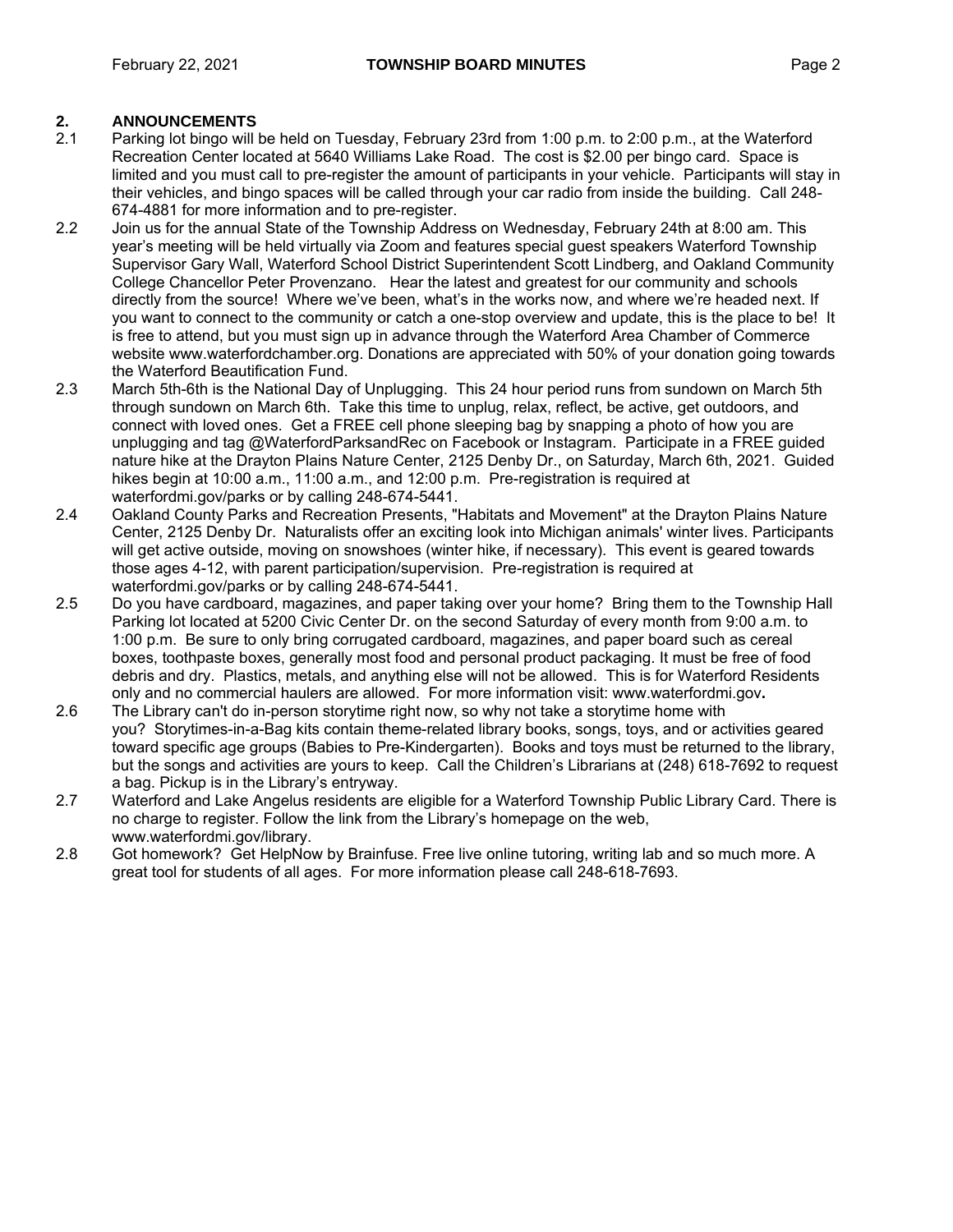# **3. Consent Agenda**

*Board Members may remove items from the Consent Agenda for discussion purposes or for the purpose of voting in opposition. Public comment for items removed from the consent agenda may be received in the same manner immediately following the Consent Agenda.*

- 3.1 February 8, 2021, Meeting Minutes<br>3.2 February 22, 2021, Bill Payment
- February 22, 2021, Bill Payment
- 3.3 Receive the Clerk's Office December 2020 Preliminary Report<br>3.4 Receive the Library's December 2020 Report
- Receive the Library's December 2020 Report
- 3.5 Civil Service Commission Reappointment of Stanley Moore

The following memo was received from Supervisor Wall.

I respectfully request the Township Board's approval of the reappointment of Waterford resident, business owner, and former Trustee Stan Moore to the Civil Service Commission for a six-year term to expire March 8, 2027.

The Civil Service Commission is responsible for holding formal hearings based on the written request of a Civil Service Employee or other party in order to investigate matters concerning the enforcement of the Act, the Civil Service Rules and Regulations, and to hear appeals of disciplinary actions or matters concerning the status on applicants on eligibility lists.

Mr. Moore is a lifelong Waterford resident, graduate of Waterford Mott High School, Waterford business owner, and former Waterford Township Trustee. He has served on the Civil Service Commission since 2017. I'm confident that with his experience, knowledge, and demonstrated commitment to Waterford, he will continue to be an asset to the community serving in this role.

Thank you for your consideration.

3.6 Construction Board of Appeals - Appoint Jeff Wallis, Reappoint JR Olerich & Jeff Smith

The following memo was received from Supervisor Wall.

I respectfully request the Township Board's approval for the appointment of Waterford resident Jeff Wallis to the Construction Board of Appeals for a three-year term March 9, 2021-March 9, 2024. Mr. Wallis' appointment will alleviate a vacancy on the CBA created when member Scott Schafer resigned upon moving from Waterford Township.

Mr. Wallis has been a Waterford resident for nearly 40 years, is an active member of the community, serves on the Board at his church, and expressed interest in volunteering his time and services to the Construction Board of Appeals. I personally met with Jeff and I believe his analytical skills and perspective will be a beneficial addition to the CBA.

I also request the reappointment of Waterford residents James R. Olerich, Jr. and Jeff Smith for three year terms March 9, 2021-March 9, 2024. Mr. Olerich and Mr. Smith both work in the trades and have the experience and knowledge necessary to carry out the duties required of CBA members. They've both been members of this Board since 2015.

The Construction Board of Appeals, as required by the State Construction Code Act, hears appeals from decisions made by the Building Department in administering and enforcing the State Construction (Building) Codes, and also serves as the Board of Appeals for purposes of the Township's Property Maintenance and Fire Codes.

Thank you for your consideration.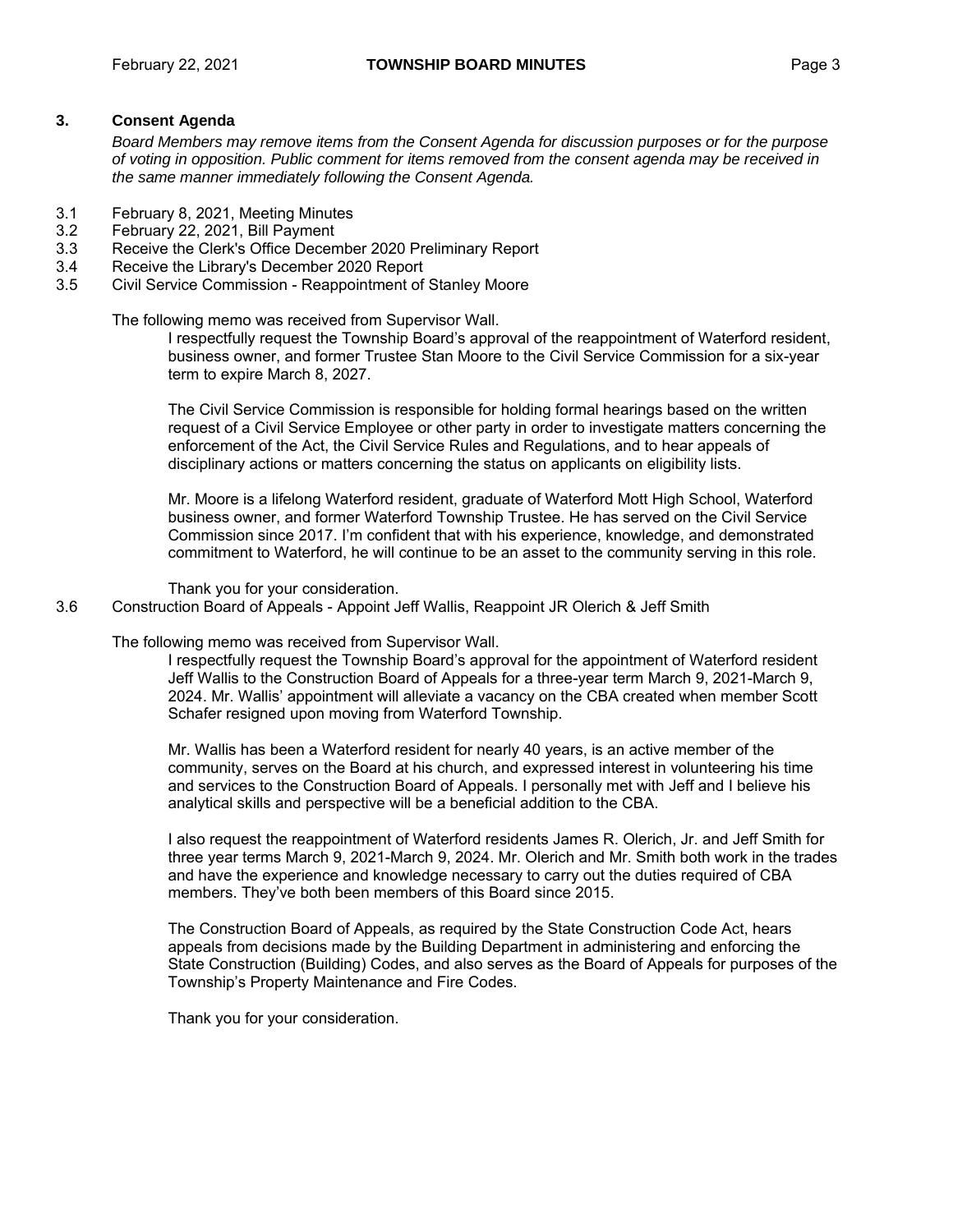# Consent Agenda Continued.

3.7 Appoint Members To The Community Water Advisory Council; Gary Wall, Township Supervisor, Kim Markee, Township Clerk, Russell Williams, DPW Director, Rob Merinsky, Development Services Director and Township Engineer, Kristin Goetze, DPW Engineer, And Sue Camilleri, Waterford Resident

The following memo was received from Supervisor Wall.

I respectfully request the Township Board's approval for the appointment of the following to the Water System Advisory Council for terms to be determined by the Council at its initial meeting:

- **•** Gary Wall, Township Supervisor
- Kim Markee, Township Clerk
- Russell Williams, Township DPW Director
- Rob Merinsky, Township Development Services Director
- Kristin Goetze, Township DPW Engineer
- Sue Camilleri, Waterford Resident

As a requirement of the State of Michigan Safe Drinking Water Act, 1976 PA 399, as amended, and the administrative rules (also known as Michigan's 2018 revision of the Lead and Copper Rule), the Township must create a Water System Advisory Council. The Rule states in R325.10410 (7): *Each water supply that serves a population of 50,000 or more, and each consecutive water system that serves a population of 50,000 or more, shall create a water system advisory council.* Waterford Township has approximately 73,000 water system customers.

Further, the council shall consist of at least five (5) members, appointed by the community supply. To be eligible for appointment to the council, an individual shall have a demonstrated interest in or knowledge about lead in drinking water and its effects. At least one member must be a local resident who does not formally represent the interests of any incorporated organization. In general, the council will develop plans for educating water customers about lead in drinking water.

Thank you for your consideration.

Trustee Monohon advised that item 3.4 Library Report should be December 2021.

# Moved by Bartolotta,

Seconded by Monohon, RESOLVED, to approve Consent Agenda items 3.1 through 3.7. A roll call vote was taken.

Ayes: Wall, Markee, Thomas, Bartolotta, Hauswirth, Matsura, and Monohon Nays: None Absent: None

Motion carried unanimously.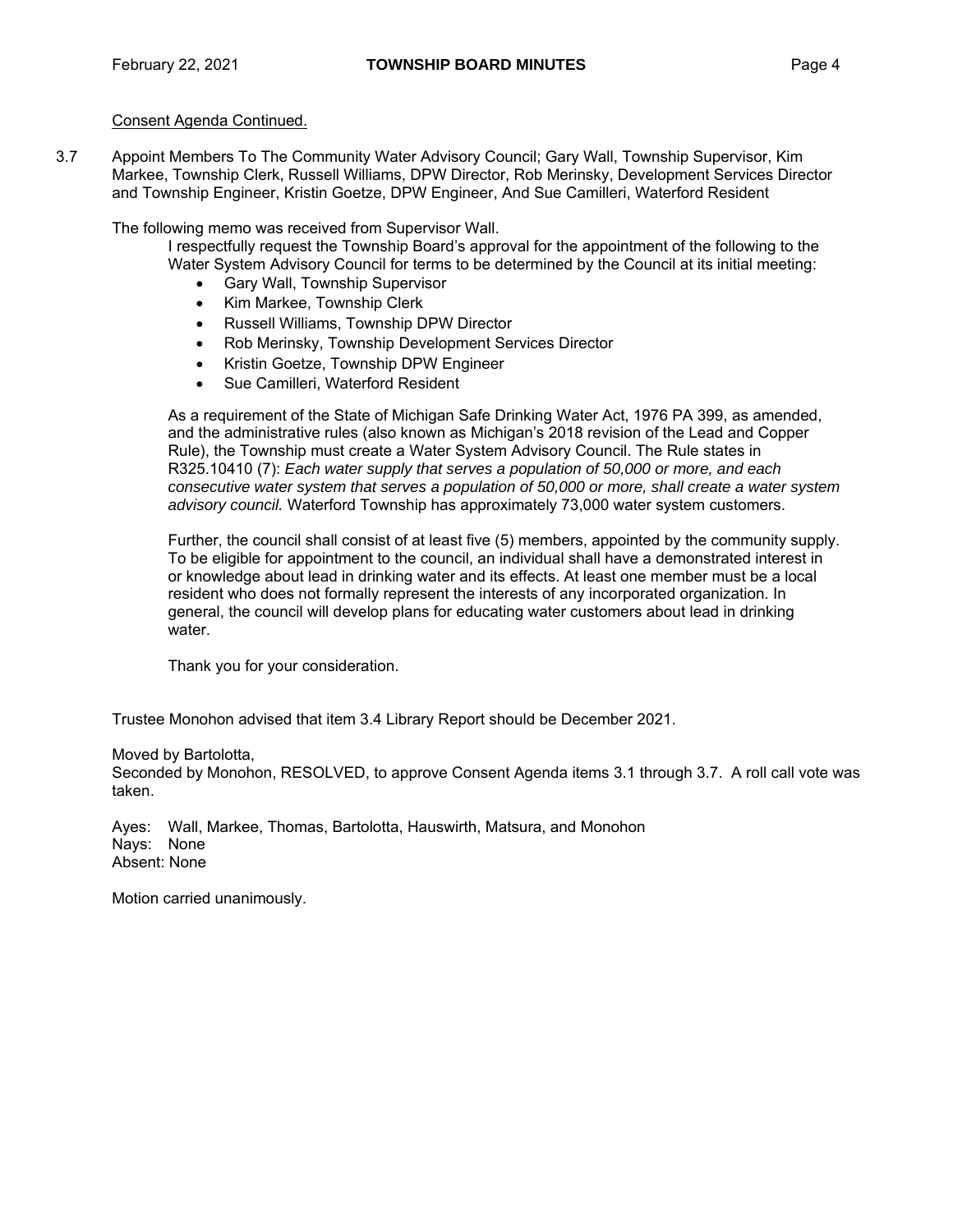# **4. Board Liaison Reports (Verbal)**

#### Trustee Hauswirth

The Restaurant Interlocal Agreement was signed by Oakland County and returned. Businesses are currently waiting on reimbursements and supplies.

#### Trustee Monohon

The Waterford Youth Assistance is looking for new volunteers. They will be holding a meeting to assess the needs for the 2021-2022 School Year. Meeting information will be shared when available.

#### Trustee Matsura

Hess-Hathaway Park advisory committee is making plans for the spring. They have applied for a grant for a Bee and Butterfly habitat, someone is considering donating a miniature pony, and Art Frasca was appointed to the advisory board.

#### Trustee Bartolotta

The Cable Commission introduced new commissioners, held an election of Officers. Comcast fees increased around 20%.

#### Clerk Markee

The window contractor was at the Recreation Center on Friday last week. They finished 1 of the 3 remaining windows. They will return this week to compete project.

The removal of the library carpet is complete, the floor is being prepped and the carpet arrived today. They are looking forward to a timely installation.

#### Supervisor Wall

COVID-19 Updates

| 2/09/21 | 48327                             | 48328      | 48329      |
|---------|-----------------------------------|------------|------------|
|         | Cases: 1192                       | 1376       | 1543       |
|         | Deaths: 10                        | 26         | 20         |
|         | Current Cases: 1204<br>Deaths: 10 | 1395<br>29 | 1572<br>21 |

Please be safe, social distance, wear a mask, and use disinfectant. Supervisor Wall encouraged residents to get the vaccine so we are able to get back to a normal life.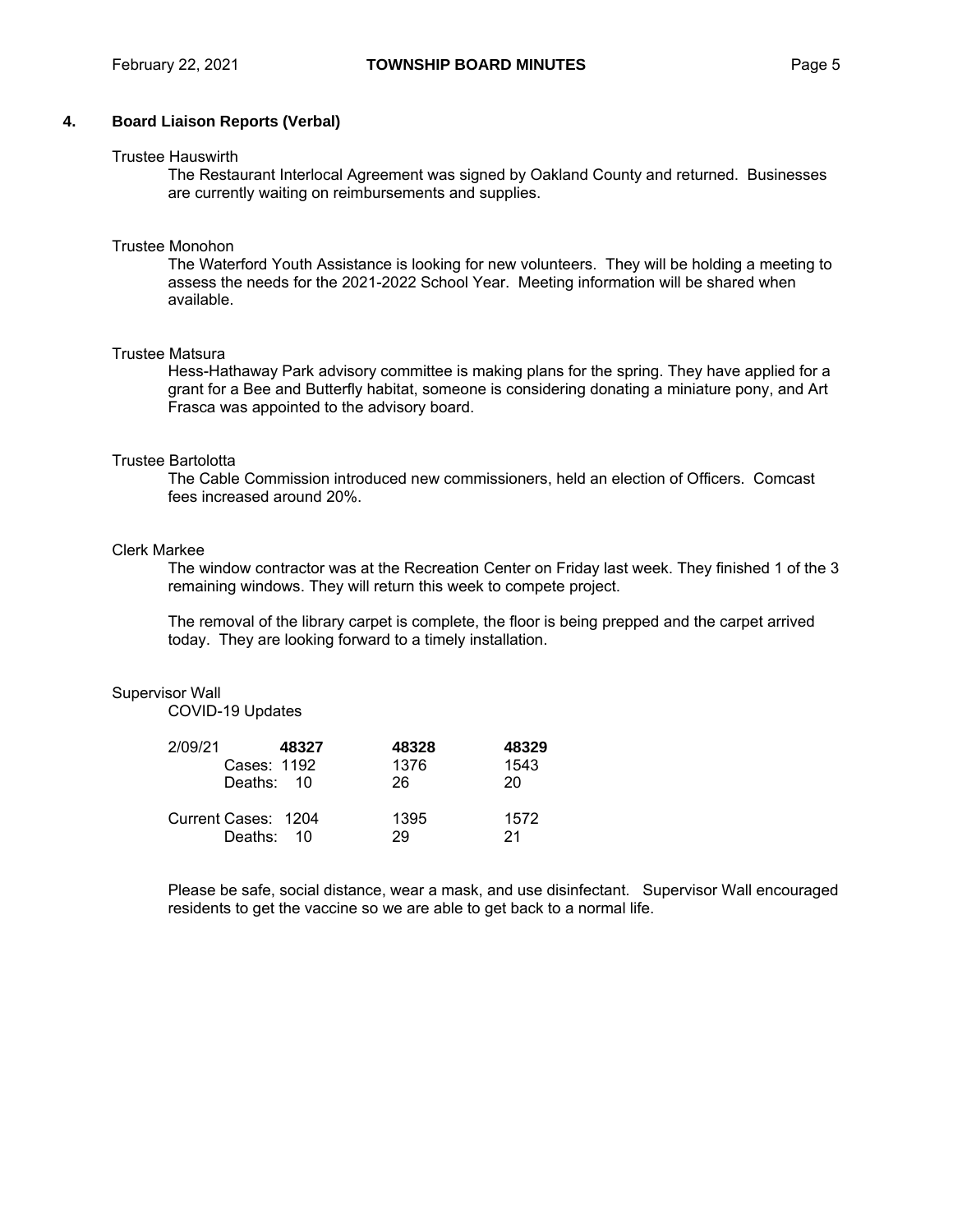# **5. Open Business**

# 5.1 **Possible Adoption of Zoning Ordinance 2021-Z-005; Text Amendment Elder Care Facilities in C-3 & C-4**

The following memo was received from Jeffrey Polkowski, Superintendent of Planning and Zoning.

Attached for your review and consideration, please find two (2) proposed Zoning Ordinance Text Amendments.

#### **Description**

This ordinance amendment was initiated after a pre-application meeting to discuss a proposed Elder Care facility within the Township. Currently, Elderly Care Facilities are only allowed in the R-M2, Multiple Family Residential District. However, due to the nature, size, and traffic generated by large Elderly Care Facilities, developers have been interested in large commercially zoned properties prominently that are positioned along arterial streets. This has resulted in the long-term practice of rezoning C-3 and C-4 properties into Multiple Family Residential Zoning Districts in a disorganized fashion to accommodate a land use that would already meet the development fabric of the previously existing Commercially Zoned District.

In an attempt to guide responsible multifamily zoning, promote mixed use land uses, and shepherd sustainable urban growth, Township staff recommends allowing Elderly Care Facilities within Commercially Zoned Districts, after a public review and approval by the Planning Commission.

The proposed ordinance amendment would allow for Elderly Care Facilities to be developed in both the C-3, General Business and C-4 Extensive Business Zoning Districts with Special Use Approval. I have attached a map highlighting the affected parcels within the Township.

Section 1-007 of the Zoning Ordinance defines Elder Care Facilities as:

*ELDER CARE FACILITIES. An establishment consisting of a building or group of buildings designed or used in whole or in part to provide for the housing and care of senior citizens, as defined by Public Act 453 of 1976, the Elliott-Larsen Civil Rights Act, as amended. Ancillary areas shall be considered under this Zoning Ordinance as an integral component of elder care facilities and be defined as uses and facilities which are not necessarily residential in character but are essential to the residential function of elder care facilities. Ancillary areas may include but are not limited to: public lobbies, common laundry facilities, tenant interior storage areas, management offices, mail and receiving areas, home health services, meal preparation facilities, common dining areas, maid and linen services, recreation areas, personal grooming services, grocery services, pharmacy services, and banking services. For purposes of this Zoning Ordinance, elder care facilities shall include the following types of facilities:*

*Assisted Living Facilities. An elder care facility consisting of a group of dwelling units designed for elderly residents who are generally capable of living and caring for themselves independently, with access to ancillary areas.*

*Convalescent or Skilled Nursing Facilities. An elder care facility consisting of sleeping units, where persons are housed or lodged and are furnished with meals, nursing and/or medical care for three (3) or more persons.*

*Elder Congregate Care Facilities. An elder care facility providing accommodation for three or more elderly or handicapped persons in sleeping units, with or without kitchen facilities, while providing all other care and services through ancillary areas.*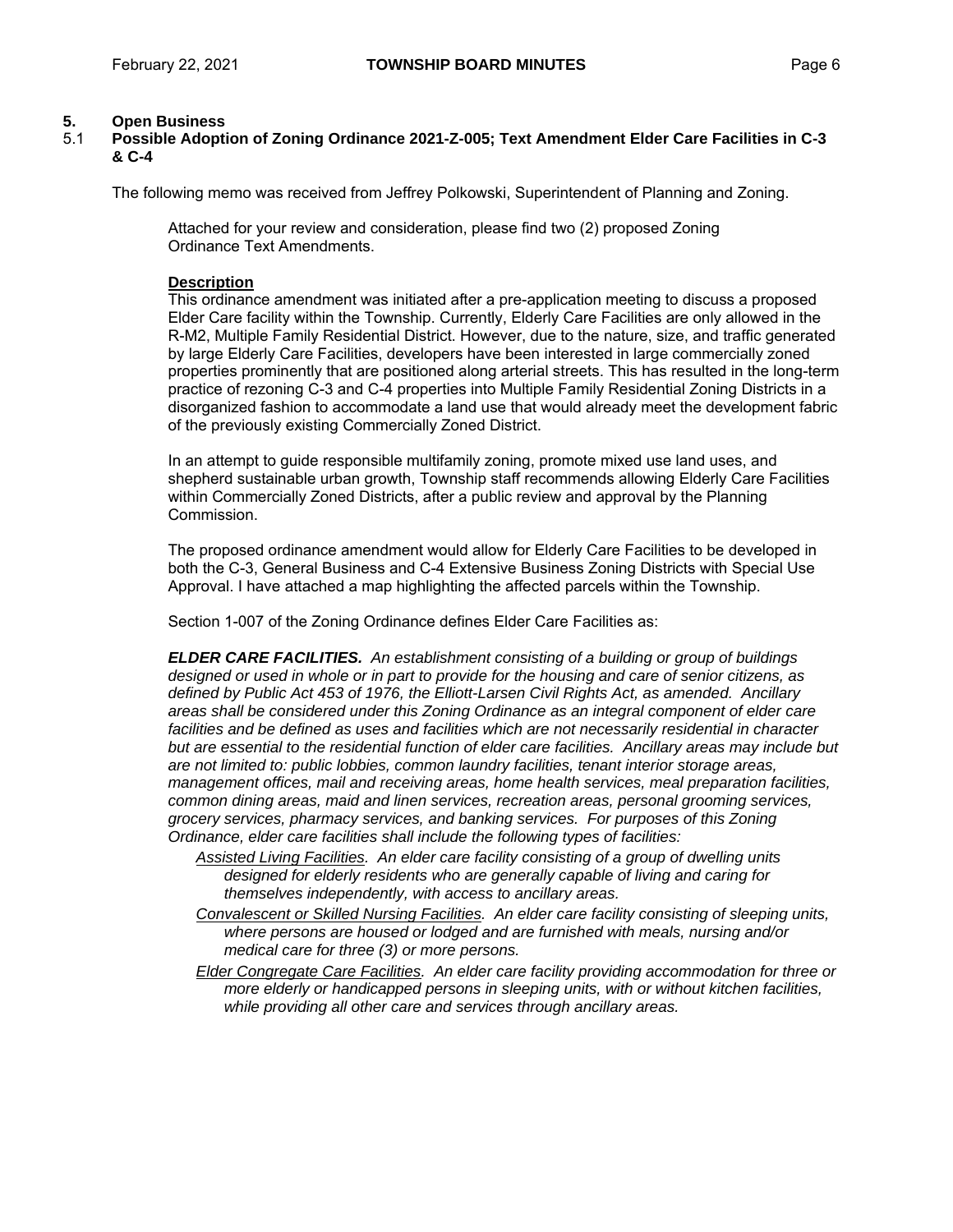# Possible Adoption of Zoning Ordinance 2021-Z-005; Text Amendment Elder Care Facilities in C-3 & C-4 Continued.

- *Independent Living Facilities. An elder care facility designed and operated for elderly people in good health who desire and are capable of maintaining independent households. Such housing may provide certain services such as security, housekeeping and recreational and social activities.*
- *Retirement Community Continuing Care Facilities. An elder care facility providing a continuum of accommodations and care, generally including a mixture of assisted living, elder congregate care, and skilled nursing facilities.*

# **Planning Commission Recommendation and Findings**

The Planning Commission reviewed this proposed Rezoning at the regularly scheduled meeting on January 26, 2021 and resolved unanimously, to forward a favorable recommendation to the Township Board.

# **Motions**

Based upon the Planning Commission's favorable recommendation at the January 26, 2021 regular meeting for this zoning ordinance amendment, should the Board want to consider adopting the proposed ordinance amendment, the appropriate motion would be to introduce the attached Ordinance and schedule it for possible adoption at the February 22, 2021 meeting. However, if the Board does not want to adopt the requested rezoning, the appropriate motion would be to not introduce the Ordinance and deny the rezoning.

Staff will be available at Monday's meeting for any questions on this case. However, if you have any questions in advance of the meeting, please contact this office.

# **STATE OF MICHIGAN**

COUNTY OF OAKLAND CHARTER TOWNSHIP OF WATERFORD

# ORDINANCE NO. 2021-Z-005

# **TEXT AMENDMENTS TO ZONING ORDINANCE**

An ordinance to amend the Waterford Township Zoning Ordinance No. 135-A (Zoning Ordinance) to amend the Zoning Ordinance by adding Elder Care Facilities to the C-3, General Business and C-4, Extensive Business Districts as a Permitted Use after Special Approval THE CHARTER TOWNSHIP OF WATERFORD ORDAINS:

# *Section 1 of Ordinance*

Section 3-705.5. Permitted Uses after Special Approval of the Waterford Township Zoning Ordinance for the C-3, General Business District, is amended to include the following:

E. Elder care facilities *(See Elder Care Facilities in Section 1-007).*

# *Section 2 of Ordinance*

Section 3-706.5. Permitted Uses after Special Approval of the Waterford Township Zoning Ordinance for the C-4, Intensive Business District, is amended to include the following:

H. Elder care facilities *(See Elder Care Facilities in Section 1-007).*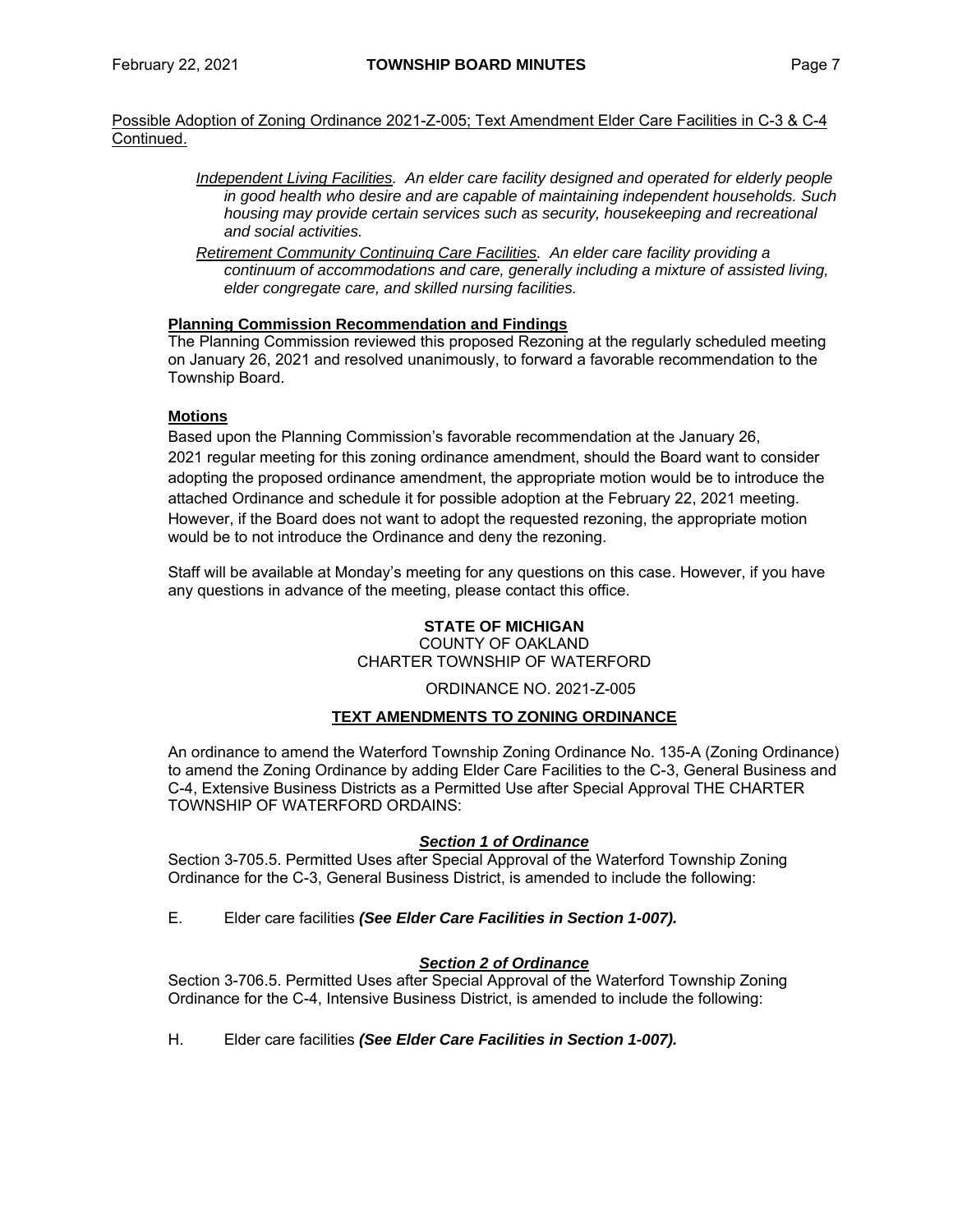Possible Adoption of Zoning Ordinance 2021-Z-005; Text Amendment Elder Care Facilities in C-3 & C-4 Continued.

# *Section 3 of Ordinance*

The effective date of this Ordinance shall be on the  $8<sup>th</sup>$  day after publication, or a later date as provided in the Michigan Zoning Enabling Act for when a petition for voter referendum on this Ordinance and/or a notice of intent to submit such a petition is timely filed with the Township Clerk.

# **CERTIFICATION**

I certify that this Zoning Ordinance Text Amendment was adopted by a majority vote of the members of the Board of Trustees of the Charter Township of Waterford at a meeting duly called and held on  $\sim$  0.221.

Introduced: Adopted: Published:

\_\_\_\_\_\_\_\_\_\_\_\_\_\_\_\_\_\_\_\_\_\_\_ \_\_\_\_\_\_\_\_\_\_\_\_\_\_\_\_\_\_\_\_\_\_\_\_\_\_\_\_\_\_\_ Date **Contract Contract Contract Contract Contract Contract Contract Contract Contract Contract Contract Contract Contract Contract Contract Contract Contract Contract Contract Contract Contract Contract Contract Contract** 

Mr. Polkowski reviewed the rezoning with the Board of Trustees.

Moved by Bartolotta,

Seconded by Markee; RESOLVED, to adopt Zoning Ordinance 2021-Z-005; Text Amendment Elder Care Facilities in C-3 & C-4. A roll call vote was taken.

Ayes: Wall, Markee, Thomas, Bartolotta, Hauswirth, Matsura, and Monohon Nays: None Absent: None

Motion carried unanimously.

# **5.2 Possible Adoption of Zoning Ordinance Text Amendment Ordinance 2021-Z-006; Waterfront Setbacks**

The following memo was received from Jeffrey Polkowski, Superintendent of Planning and Zoning.

Attached for your review and consideration, please find a proposed Zoning Ordinance Text Amendment. This proposed amendment will correct an issue regarding waterfront setbacks that staff has encountered on numerous occasions.

# **Description**

The historical development pattern of Waterford's lakefront zoning lots is diverse, where many lake shorelines were developed with deeper lakefront yard building setbacks than the minimum required by the Zoning Ordinance. Because of such diversity, establishing a uniform lakefront yard building setback may threaten the established character of lakefront neighborhoods and established open views of the lakefront. In order to protect the established character of lakefront neighborhoods, ensure compatibility with the scale of surrounding homes, and protect established open views of the lakefront, a lakefront setback was established where the shoreline of any new building shall not be less than the average shoreline setback of buildings within two hundred (200) feet in both directions.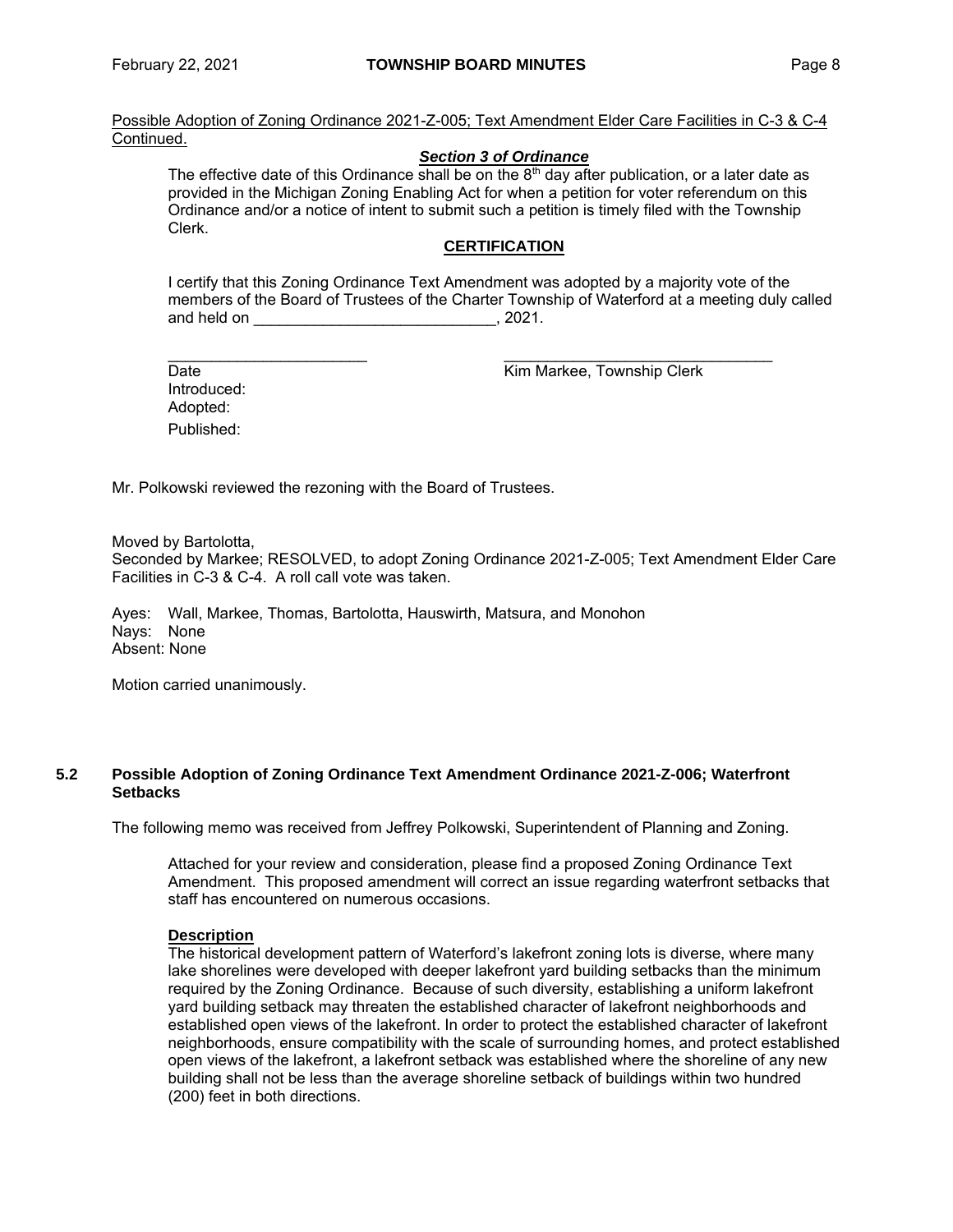Possible Adoption of Zoning Ordinance Text Amendment Ordinance 2021-Z-006; Waterfront Setbacks Continued.

However, because of Section 2-213.2(C) in the Zoning Ordinance, sheds, detached garages, boat houses, and other accessory buildings that are under 8 ft. in height and 80 square feet in lot coverage are exempt from this setback averaging requirement, allowing them to be moved closer to the shoreline.

The Zoning Ordinance, in the current way that it is written, considers accessory buildings as a type of building, and therefor factors them into the calculated lakefront setback made by the average shoreline setback of buildings within two hundred (200) feet in both directions. This proposed ordinance amendment is intended to exclude these accessory buildings with reduced setbacks by factoring in only principal buildings to calculate a waterfront setback for a house.

# **Planning Commission Recommendation and Findings**

The Planning Commission reviewed this proposed Rezoning at the regularly scheduled meeting on January 26, 2021 and resolved unanimously, to forward a favorable recommendation to the Township Board.

# **Motions**

Based upon the Planning Commission's favorable recommendation at the January 26, 2021 regular meeting for this zoning ordinance amendment, should the Board want to consider adopting the proposed ordinance amendment, the appropriate motion would be to introduce the attached Ordinance and schedule it for possible adoption at the February 22, 2021 meeting. However, if the Board does not want to adopt the requested rezoning, the appropriate motion would be to not introduce the Ordinance and deny the rezoning.

Staff will be available at Monday's meeting for any questions on this case. However, if you have any questions in advance of the meeting, please contact this office.

Should you have any questions, please do not hesitate to contact this office.

STATE OF MICHIGAN COUNTY OF OAKLAND CHARTER TOWNSHIP OF WATERFORD

ORDINANCE NO. 2021-Z-006

# **TEXT AMENDMENTS TO ZONING ORDINANCE**

An ordinance to amend the Waterford Township Zoning Ordinance No. 135-A (Zoning Ordinance) to amend the Zoning Ordinance by limiting the building setbacks to the average shoreline setback of principal buildings within two hundred (200) feet in both directions as calculated by the Building Official, except otherwise permitted in the Zoning Ordinance. THE CHARTER TOWNSHIP OF WATERFORD ORDAINS:

# *Section 1 of Ordinance*

Section 3-901. Footnote 4 of the Waterford Township Zoning Ordinance that lists that lists zoning lot, area, and bulk regulations for waterfront lots, is amended to read as follows:

**Footnote 4** *-* The historical development pattern of Waterford's lakefront zoning lots is diverse, where many lake shorelines were developed with deeper lakefront yard building setbacks than the minimum required by the Zoning Ordinance. Because of such diversity, establishing a uniform lakefront yard building setback may threaten the established character of lakefront neighborhoods and established open views of the lakefront.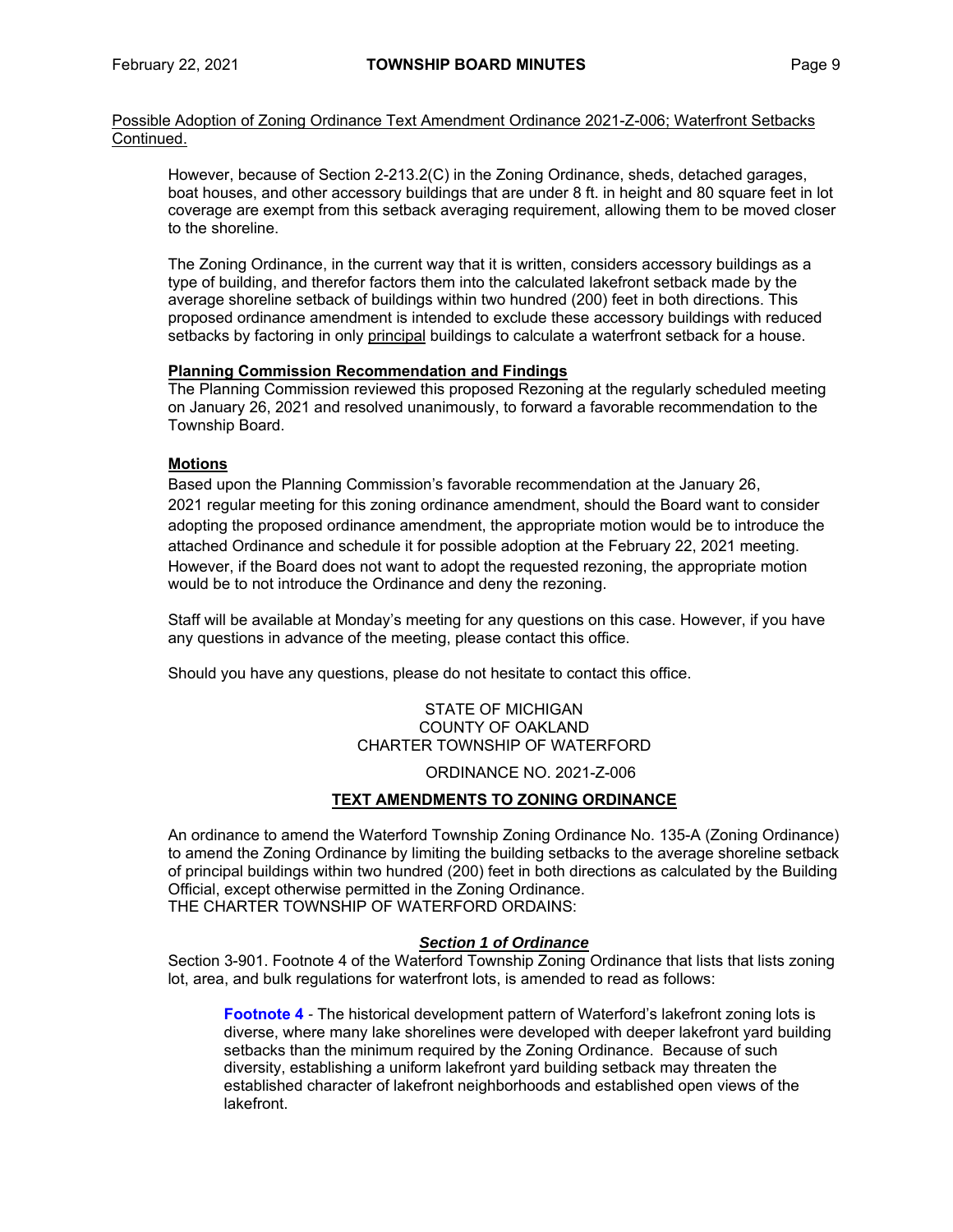Possible Adoption of Zoning Ordinance Text Amendment Ordinance 2021-Z-006; Waterfront Setbacks Continued.

In order to protect the established character of lakefront neighborhoods, ensure compatibility with the scale of surrounding homes, and protect established open views of the lakefront, the setback from the shoreline of any building erected after the effective date of this Zoning Ordinance shall not be less than the average shoreline setback of principal buildings within two hundred (200) feet in both directions, as calculated by the Building Official, except as otherwise permitted by this Zoning Ordinance (Please also refer to *Figure VII-66* on Page VII-35 in **Article VII**).

# *Section 2 of Ordinance*

The effective date of this Ordinance shall be on the  $8<sup>th</sup>$  day after publication, or a later date as provided in the Michigan Zoning Enabling Act for when a petition for voter referendum on this Ordinance and/or a notice of intent to submit such a petition is timely filed with the Township Clerk.

# **CERTIFICATION**

I certify that this Zoning Ordinance Text Amendment was adopted by a majority vote of the members of the Board of Trustees of the Charter Township of Waterford at a meeting duly called and held on \_\_\_\_\_\_\_\_\_\_\_\_\_\_\_\_\_\_\_\_\_\_\_\_\_\_\_\_\_\_\_\_\_, 2021.

Date **Date** Kim Markee, Township Clerk

Introduced: Adopted: Published:

Moved by Bartolotta,

Seconded by Thomas, RESOLVED, to adopt Zoning Ordinance Text Amendment Ordinance 2021-Z-006; Waterfront Setbacks.A roll call vote was taken.

Ayes: Wall, Markee, Thomas, Bartolotta, Hauswirth, Matsura, and Monohon Nays: None Absent: None

Motion carried unanimously.

# **6 New Business**

# **6.1 Purchase of Unmarked Police Vehicles**

The following agreement was presented by Police Chief Underwood.

The police department participates in investigative, administrative and covert activities on a regular basis. Officers assigned in such capacities are deployed in unmarked police vehicles.

We currently have one unmarked SUV approaching 100,000 miles and another that is over 12 years old, also approaching 100,000 miles. As we prepare to transition those vehicles out of our fleet, we will replace them with new and sell the old. Additionally, with our increase in personnel and some re-organization, we are in need of one more unmarked vehicle.

At this time, we are requesting approval to purchase three new unmarked police vehicles as described below.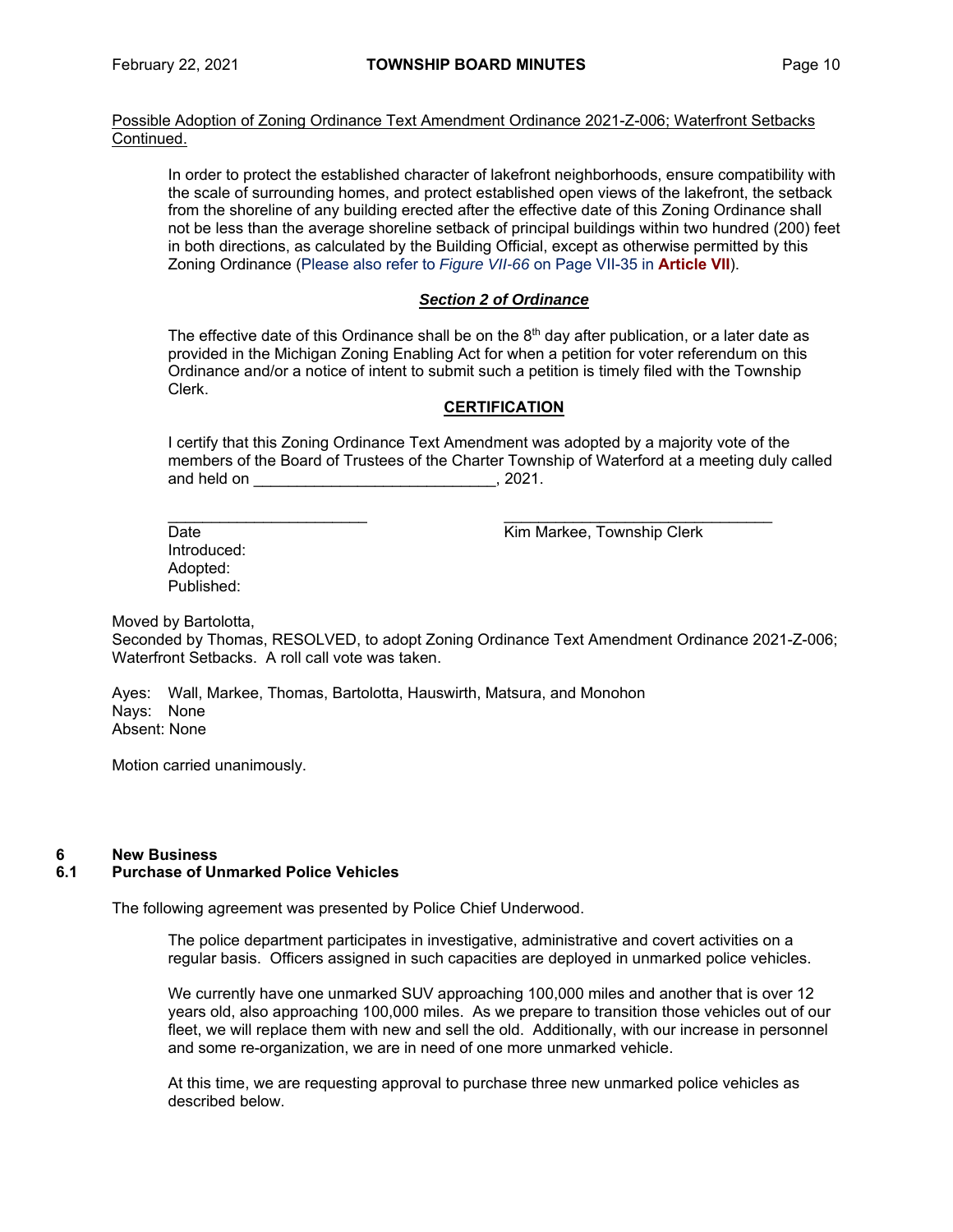# Purchase of Unmarked Police Vehicles Continued.

| Vehicle  | Model                 | Unit Price  | Total Cost  |
|----------|-----------------------|-------------|-------------|
| 2021(2)  | <b>Base Model SUV</b> | \$28,039.00 | \$56,078,00 |
| (2)      | <b>Floor liners</b>   | \$125.00    | 250.00      |
| 2021 (1) | Base Model PV         | \$25,659,00 | \$25,659,00 |
|          |                       | Total:      | \$81,987.00 |

The vehicles listed above are being purchased through the State of Michigan MIDeal contract and the Oakland County cooperative purchasing program; pricing was determined through competitive bid.

Funds are available for this request in the Police Department's restricted-use state drug forfeiture fund. This purchase will be at no cost to Waterford taxpayers.

Thank you in advance for your consideration. If you have any questions, please do not hesitate to contact me.

#### Moved by Markee,

Seconded by Bartolotta; RESOLVED, to approve the purchase of three unmarked police vehicles in the amount of \$81,987.00, utilizing funds from the 208 restricted-use state drug forfeiture account. A roll call vote was taken.

Ayes: Wall, Markee, Thomas, Bartolotta, Hauswirth, Matsura, and Monohon Nays: None Absent: None

Motion carried unanimously.

# **6.2 Town Hall Carpet Replacement**

The following agreement was presented by Justin Westlake, Facility and Operations Superintendent.

The current carpeting at Town Hall is worn, torn, outdated and due to be replaced. The attached contracts are to replace nearly all the carpet at Town Hall (File room in treasurer's department, and auditorium excluded) as well as moving all the furniture to do the install. The carpet going in will be carpet squares (except for the stair way going from the first to the second floor which will remain broadloom). Waterford Township facilities are utilizing carpet squares whenever we replace carpet. The use of squares allows us to easily replace worn or damaged areas of carpeting in the future with minimal expense. The price also includes extra squares for future use.

This work will be completed by Global Office Solutions, the same company that installed the new carpet at the library. They are providing us government pricing on the labor and materials for this project through Sourcewell. The project involves removing all the old carpet, installing all the new carpet, and moving the furniture necessary to complete the work. Some of this work may need to happen on the weekends and/or holidays as to keep interruptions to Township business to a minimum. We estimate the work would begin sometime in April of 2021. Global Office Solutions has done excellent work on previous projects, and we look forward to working with them again.

I would like to recommend the approval of this project and request the Board authorize Supervisor Wall to sign the three contracts with Global Office Solutions to replace the carpet at Town Hall on all three floors.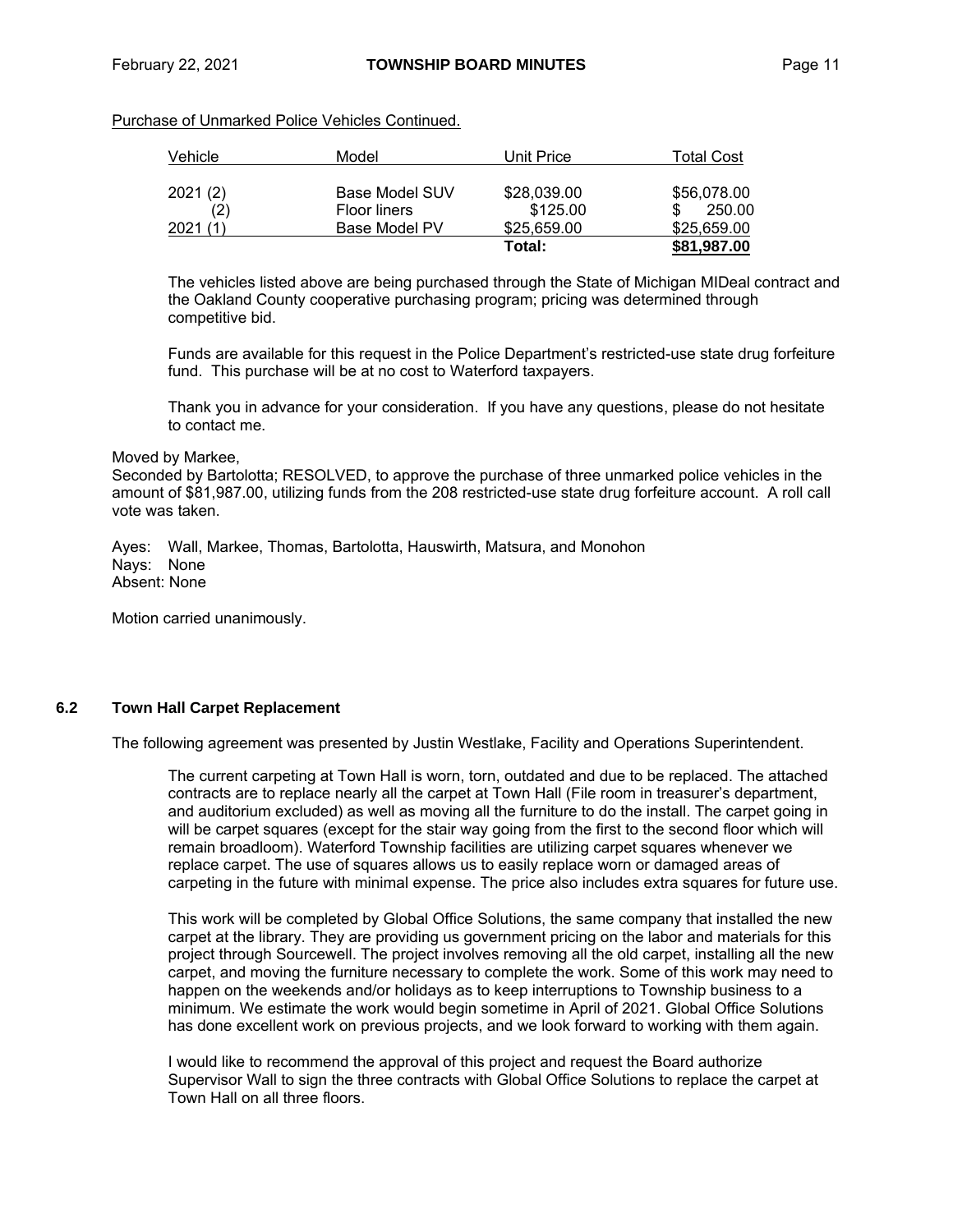Town Hall Carpet Replacement Continued.

| <b>First Floor</b>  | \$21,490.72  |
|---------------------|--------------|
| Second Floor        | \$72,302.08  |
| <b>Third Floor</b>  | \$74,746.84  |
| <b>Total Price:</b> | \$168,539.64 |

#### **Township Board Requested Action:**

**Authorize Supervisor Wall to sign the contracts with Global Office Solutions to replace the carpet at Town Hall on all three floors for a total of \$168,539.64, using account number: 24690-97109 (Improvement/Revolving Fund) This project was a budgeted expense for 2021.**

Moved by Bartolotta,

Seconded by Thomas; RESOLVED, to authorize Supervisor Wall to sign the contracts with Global Office Solutions to replace the carpet at Town Hall on all three floors for a total of \$168,539.64, using account number 24690-97109 (Improvement/Revolving Fund). A roll call vote was taken.

Ayes: Wall, Markee, Thomas, Bartolotta, Hauswirth, Matsura, and Monohon Nays: None Absent: None

Motion carried unanimously.

# **6.3 Fire Station 1 Driveway – Concrete Repair/Replacement**

The following memo was received by Justin Westlake, Facility and Operations Superintendent.

The concrete driveway, curbing, and portions of the sidewalk at Fire Station 1 on Crescent Lake Road need repair. The Waterford Regional Fire Department uses Fire Station 1 as it's headquarters and has a lot of valuable equipment and people utilizing this building daily. This facility is also open to the public, so our fellow citizens use it frequently as well. The DPW has kept the driveway passable for multiple years using cold patch in spots where the concrete has been damaged. (Please see attached photos)

This work was approved last year based on pricing in line with a DPW awarded bid for concrete repair work; however, because of financial uncertainties due to COVID19 this work was postponed until 2021. Hartwell has given us better pricing per square foot than was approved last year due to the increased scope of the work to be done. I recommend moving forward with this work in 2021 and request that the Board authorize Supervisor Wall to sign the contract with Hartwell Cement Company to make these repairs.

#### **Township Board Requested Action: Authorize Supervisor Wall to sign the proposal from Hartwell Cement Company in the amount of \$95,920.00. (\$80,000 from 26354-97000-CD046 and \$15,920 from 20630-97106)**

Fire Chief Covey thanked Mr. Westlake for his hard work on this project.

Mr. Williams stated that Hartwell Cement Company is a very good contractor and their work typically has a one year warranty.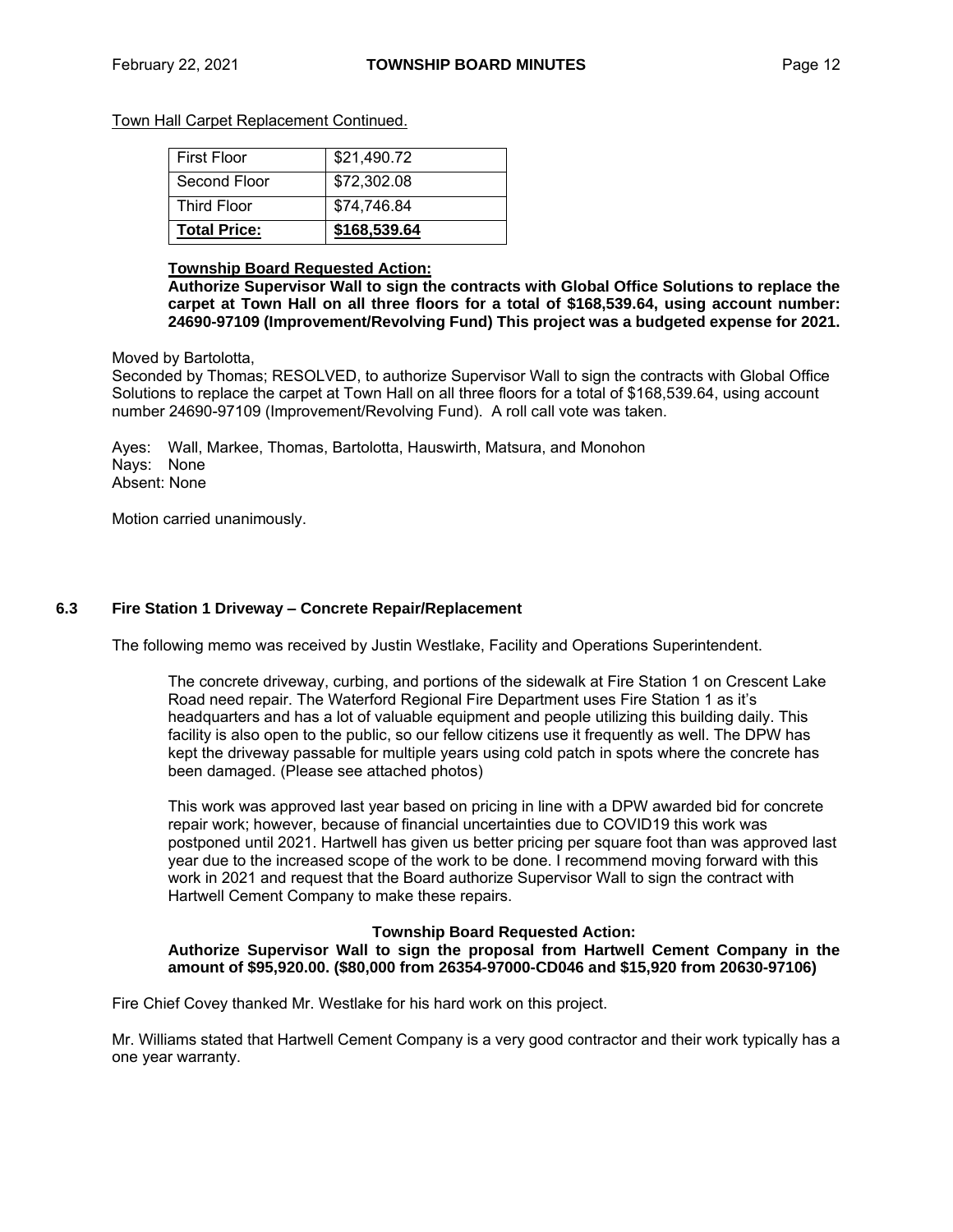Fire Station 1 Driveway – Concrete Repair/Replacement Continued.

Moved by Bartolotta,

Seconded by Markee, RESOLVED, to authorize Supervisor Wall to sign the Hartwell Cement Company's proposal in the amount of \$95,920.00, utilizing \$80,000.00 from account 26354-97000 and \$15,920.00 from account 20630-97106. A roll call vote was taken.

Ayes: Wall, Markee, Thomas, Bartolotta, Hauswirth, Matsura, and Monohon Nays: None Absent: None

Motion carried unanimously.

# **6.4 Cass Lake Rd Water Main Replacement-Relocation Engineering Services HRC**

The following memo was received from Russell Williams, DPW Director.

The Township has been notified by the Road Commission for Oakland County (RCOC) that a culvert between Cass Lake and Otter Lake under Cass Lake Road south of Cass Elizabeth Road will be rebuilt in 2022. The Township's water main on the west side of Cass Lake Road is in very close proximity to the location of the proposed culvert and will need to be relocated/replaced with a new water main. The culvert location is presented on the attached map.

At the June 22, 2020 Township Board Meeting the contract with Hubbell, Roth & Clark, Inc. (HRC) to design the emergency interconnection between the Township and Keego Harbor was unanimously approved. The documents presented to the Board for that meeting are attached for reference in Appendix A. Plans and specifications for the project have been developed by HRC and reviewed by the DPW. HRC has applied for the necessary permits for project construction. Once permits are received the project will be bid.

The water main to be replaced is currently the single source of water to customers south of the replacement location. The Keego Harbor Interconnect will be used to supply water to those customers during the replacement project. The map in Appendix A shows the area where the affected customers are located.

The DPW has requested and received a proposal from HRC for Professional Engineering Services for Design, Construction, and Easement Preparation for the required water main replacement. The proposal is presented in Appendix B.

This specific water main replacement was not included in the 2021 DPW Budget. However, there are sufficient funds in the water main replacement line item to cover the cost of this necessary replacement. The DPW will continue to prioritize future water main replacements as circumstances necessitate.

Based on the preliminary location of the proposed water main it appears that three easements will be required for installation and future maintenance of the water main. HRC has provided estimated pricing for title searches, appraisals, appraisal review and administration for facilitating easement acquisitions. Note that facilitating the easement acquisitions does not include actual costs of the easements.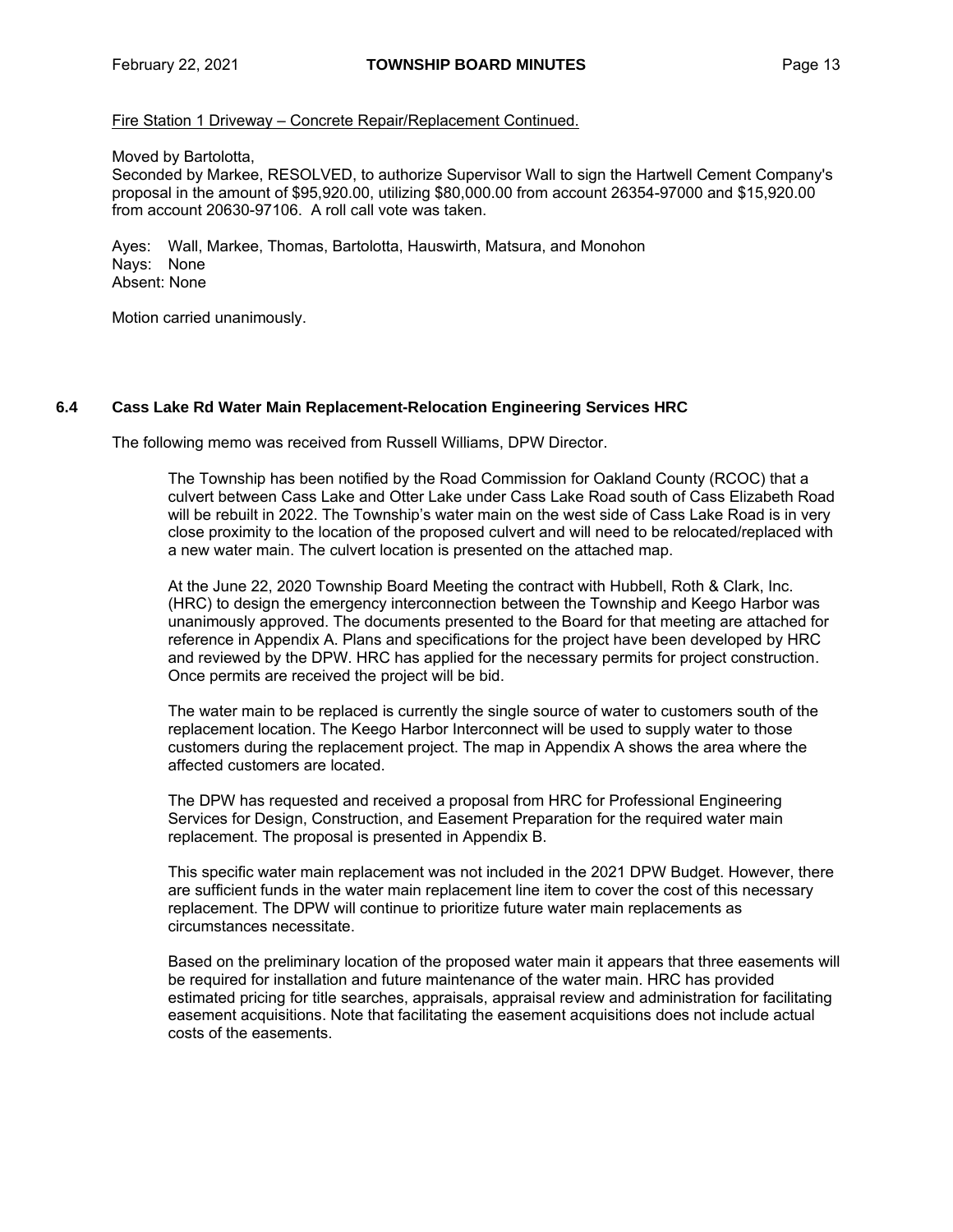# Cass Lake Rd Water Main Replacement-Relocation Engineering Services HRC Continued.

# **Recommended Board Action**

# 1.) Approve HRC's **Cass Lake Road Water Main Replacement at the Cass Lake Culvert Proposal for Professional Engineering Services – Revised** for:

Design Engineering Services = \$ 30,900.00 Construction Engineering Services = \$ 17,500.00 Facilitating Easement Acquisition = \$ 13,500.00 Total = **\$ 61,900.00** From Account #59045-97000 Water Capital Infrastructure.

Mr. Williams addressed the Board regarding the water main replacement.

Moved by Bartolotta,

Seconded By Markee; RESOLVED, to approve Hubbell, Roth & Clark, Inc.'s Cass Lake Road Water Main Replacement at the Cass Lake Culvert Proposal for Professional Engineering Services – Revised in the amount of \$61,900.00; utilizing funds from account 59045-9700, Water Capital Infrastructure. A roll call vote was taken.

Ayes: Wall, Markee, Thomas, Bartolotta, Hauswirth, Matsura, and Monohon Nays: None Absent: None

Motion carried unanimously.

# **6.5 2021-2022 Contract Award for portable Toilets**

The following memo was received from.

The Waterford Parks and Recreation Department obtains bi-annual quotes for portable toilets that are utilized during its programs and activities. The average annual amount spent on portable toilets is \$12,000.00. This amount varies based on the number of activities and rentals held at our facilities each year.

Quotes for the current two-year period which will run from January 1, 2021-December 31, 2022, were received from the three (3) companies listed below:

- Brendel's Septic Tank Service, L.L.C., White Lake, MI
- Don's Lil Johns, Davisburg, MI
- Turner Sanitation, Lake Orion, MI

After reviewing the attached submitted quotes, I am recommending that the award go to Brendel's Septic Tank Service, L.L.C.

Please feel free to contact me if you have any questions.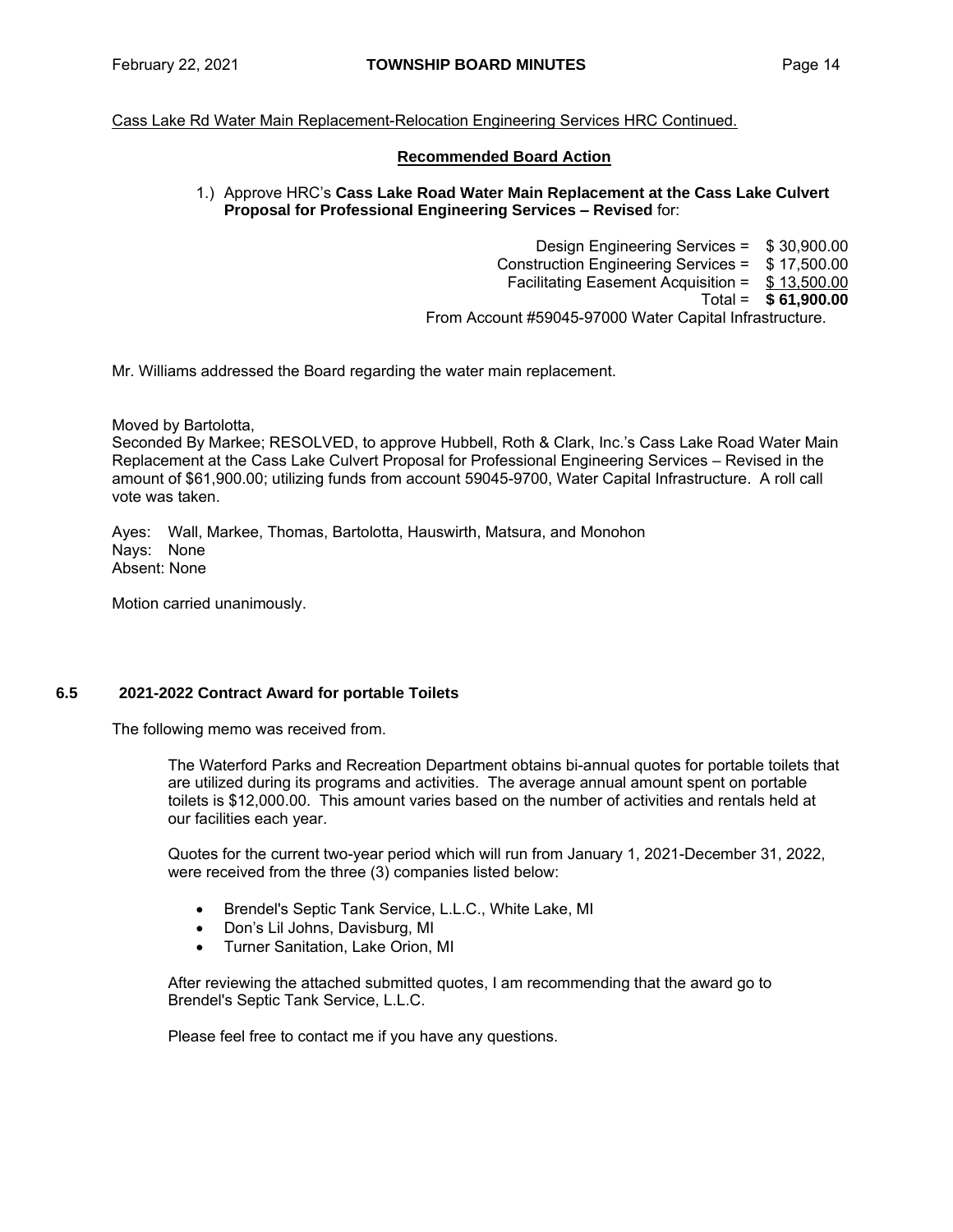# 2021-2022 Contract Award for portable Toilets Continued.

Moved By Markee,

Seconded By Thomas; RESOLVED, to award the 2021-2022 portable toilet contract to Brendel's Septic Tank Service, LLC; with an average amount of \$12,000.00. A roll call vote was taken.

Ayes: Wall, Markee, Thomas, Bartolotta, Hauswirth, Matsura, and Monohon Nays: None Absent: None

Motion carried unanimously.

# **6.6 Banner Permit – Waterford School District**

Clerk Markee presented a banner request from the Waterford School District.

#### Moved By Markee,

Seconded By Monohon; RESOLVED, to approve the Banner Request for the Waterford School District, to hang banners from Monday, March 1, 2021 through Monday, March 22, 2021, at the following pedestrian overpass: Pontiac Lake Road near the Waterford Senior Center, Walton Blvd near Mason Middle School, M-59 near Lynn Street, and Williams Lake Road; further to direct the Clerk to apply for the necessary permits from the County and State. A roll call vote was taken.

Ayes: Wall, Markee, Thomas, Bartolotta, Hauswirth, Matsura, and Monohon Nays: None Absent: None

Motion carried unanimously.

# **6.7 Public Comments limited to Three (3) Minutes per Speaker**

Ms. Marilynn Brennan discussed the property adjacent to her property.

Chief Underwood stated he had responded numerous times. The piece of property Ms. Brennan speaks of was deeded to the Home Owner's Association. This is a civil matter, and the Township has no legal authority. The President of the Homeowner's Association has attempted to relay this information to Ms. Brennan. The Police Department has responded at least 28 times. Supervisor Wall stated that he has met with Ms. Brennan. He reiterated that this is a civil matter, and it is not the responsibility of the Township. Also, if there is a report of a man assaulting a woman, the Waterford Police Department will follow up on it and carry out the law to the fullest extent.

Trustee Bartolotta asked Joan Rogers, Library Director if the Waterford Township Library services Lake Angelus Residents. Ms. Rogers stated, "Yes." She explained that it was part of the agreement when the citizens formed the City of Lake Angelus.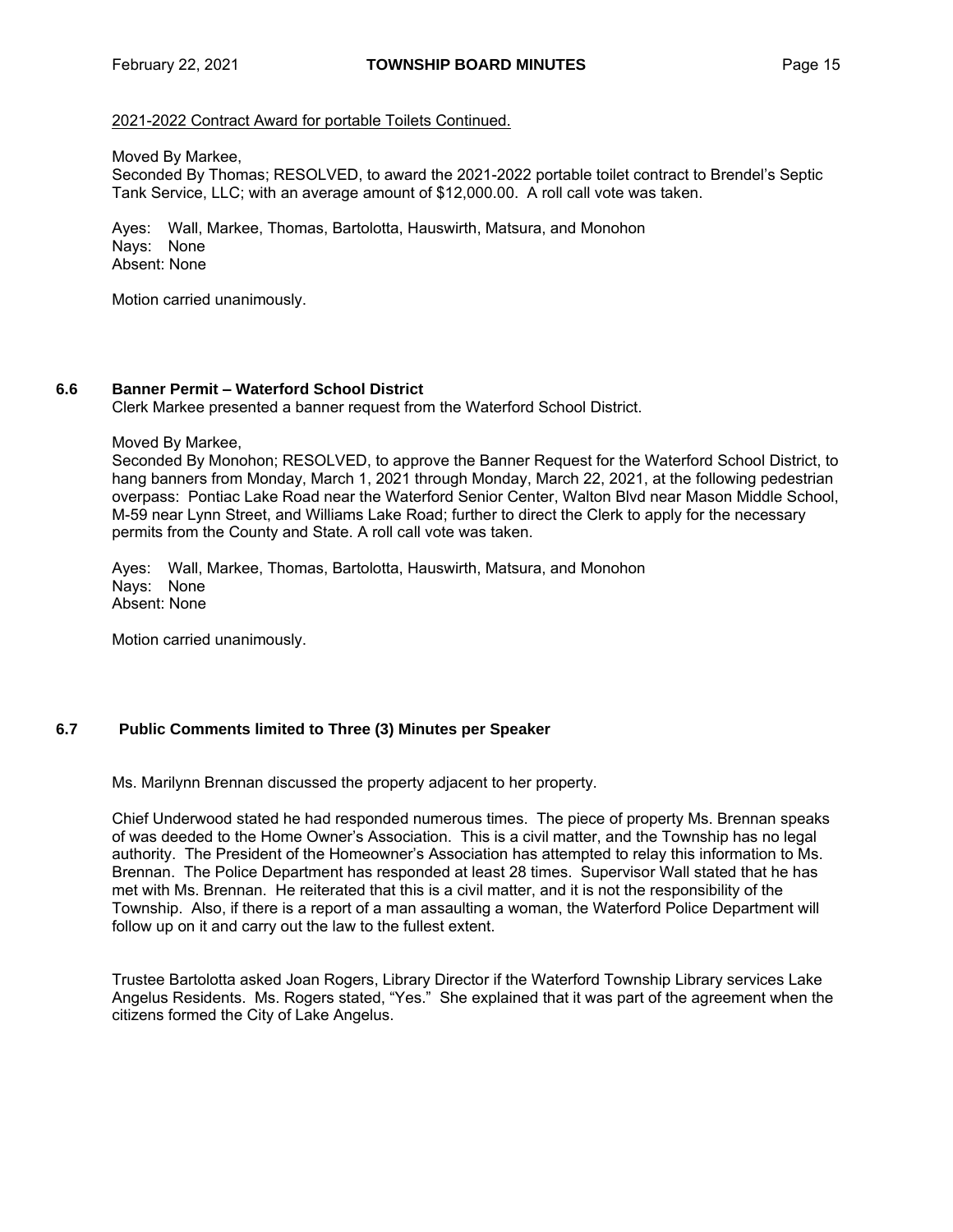# **ADJOURNMENT**

Moved by Bartolotta, Seconded by Markee, RESOLVED, to adjourn the meeting at 6:40 p.m. A roll call vote was taken.

Ayes: Wall, Markee, Thomas, Bartolotta, Hauswirth, Matsura, and Monohon Nays: None Absent: None

Motion carried unanimously.

Kim Markee, Clerk

Gary Wall, Supervisor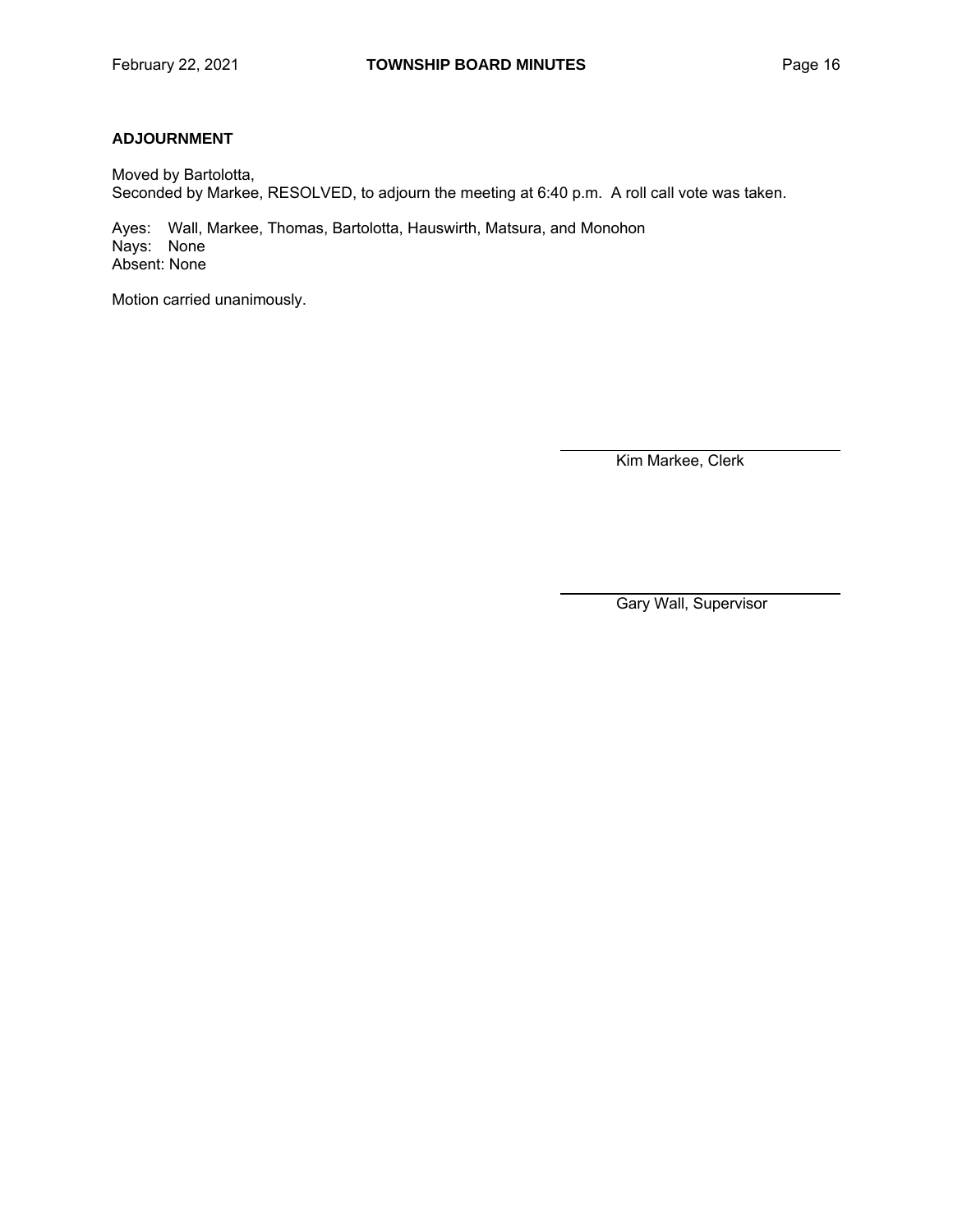| 02/17/2021 14:05 | WATERFORD TOWNSHIP             |  |
|------------------|--------------------------------|--|
| llievois         | AP CHECK RECONCILIATION REGIST |  |

 $\epsilon^2$ 

 $\frac{1}{2} \frac{1}{2} \frac{1}{2} \frac{1}{2}$ 

r<br>|apchkrcn

| CHECK # | CHECK DATE TYPE |  | VENDOR NAME |  |
|---------|-----------------|--|-------------|--|
|         |                 |  |             |  |

| llievois |                                            |             | AP CHECK RECONCILIATION REGISTER                            |            |                          |                | apchkrcn |
|----------|--------------------------------------------|-------------|-------------------------------------------------------------|------------|--------------------------|----------------|----------|
|          | FOR CASH ACCOUNT: 70000                    | 01000       |                                                             |            |                          | FOR: Uncleared |          |
|          | CHECK # CHECK DATE TYPE                    | VENDOR NAME |                                                             | UNCLEARED  | CLEARED BATCH CLEAR DATE |                |          |
|          |                                            |             |                                                             |            |                          |                |          |
|          | 293809 02/22/2021 PRINTED 011015 TRACTION  |             |                                                             | 454.74     |                          |                |          |
|          |                                            |             | 293810 02/22/2021 PRINTED 011730 ARROW PRINTING             | 181.90     |                          |                |          |
|          |                                            |             | 293811 02/22/2021 PRINTED 013376 AIR HANDLERS SERVICE CORP  | 5,400.00   |                          |                |          |
|          |                                            |             | 293812 02/22/2021 PRINTED 013377 AIR CENTER INC             | 3,864.54   |                          |                |          |
|          |                                            |             | 293813 02/22/2021 PRINTED 013478 ALLEN TRENCH SAFETY CORP   | 6,090.00   |                          |                |          |
|          |                                            |             | 293814 02/22/2021 PRINTED 013665 APOLLO FIRE EQUIPMENT CO   | 2,042.50   |                          |                |          |
|          |                                            |             | 293815 02/22/2021 PRINTED 013666 APOLLO FIRE APPARATUS      | 3,445.19   |                          |                |          |
|          | 293816 02/22/2021 PRINTED 014471 ALLDATA   |             |                                                             | 1,500.00   |                          |                |          |
|          |                                            |             | 293817 02/22/2021 PRINTED 021079 BAKER & TAYLOR BOOKS       | 2,062.37   |                          |                |          |
|          |                                            |             | 293818 02/22/2021 PRINTED 021093 BSB COMMUNICATIONS, INC    | 747.50     |                          |                |          |
|          |                                            |             | 293819 02/22/2021 PRINTED 023058 BANK OF NEW YORK MELLON, N | 781,321.88 |                          |                |          |
|          |                                            |             | 293820 02/22/2021 PRINTED 023374 BILL PARSONS HORSESHOE &   | 100.00     |                          |                |          |
|          |                                            |             | 293821 02/22/2021 PRINTED 023460 BLACKSTONE PUBLISHING      | 26.91      |                          |                |          |
|          |                                            |             | 293822 02/22/2021 PRINTED 023592 BOSTICK TRUCK CENTER LLC   | 262.62     |                          |                |          |
|          |                                            |             | 293823 02/22/2021 PRINTED 041192 CDW GOVERNMENT INC         | 544.43     |                          |                |          |
|          |                                            |             | 293824 02/22/2021 PRINTED 041460 CLYDES FRAME & WHEEL SERV  | 365.84     |                          |                |          |
|          |                                            |             | 293825 02/22/2021 PRINTED 043365 CINCINNATI TIME SYSTEMS    | 870.00     |                          |                |          |
|          |                                            |             | 293826 02/22/2021 PRINTED 043381 CITY OF PONTIAC            | 1,634.13   |                          |                |          |
|          |                                            |             | 293827 02/22/2021 PRINTED 043604 CONTRACTORS CONNECTION     | 904.90     |                          |                |          |
|          |                                            |             | 293828 02/22/2021 PRINTED 043836 CUMMINS BRIDGEWAY LLC      | 3,350.00   |                          |                |          |
|          |                                            |             | 293829 02/22/2021 PRINTED 051445 DLZ MICHIGAN, INC          | 1,956.25   |                          |                |          |
|          |                                            |             | 293830 02/22/2021 PRINTED 053237 DETROIT ELEVATOR CO        | 145.00     |                          |                |          |
|          |                                            |             | 293831 02/22/2021 PRINTED 053389 LUNGHAMER GMC INC          | 147.53     |                          |                |          |
|          |                                            |             | 293832 02/22/2021 PRINTED 053580 DOORS OF PONTIAC           | 2,094.33   |                          |                |          |
|          |                                            |             | 293833 02/22/2021 PRINTED 053867 DUBOIS CHEMICALS INC       | 12,510.00  |                          |                |          |
|          |                                            |             | 293834 02/22/2021 PRINTED 061010 EAST COAST FLAG & BANNER   | 492.28     |                          |                |          |
|          |                                            |             | 293835 02/22/2021 PRINTED 083373 FIRESTONE TIRE & SERV CTR  | 48.58      |                          |                |          |
|          |                                            |             | 293836 02/22/2021 PRINTED 083398 FIRE AND MARINE, INC       | 2,897.75   |                          |                |          |
|          |                                            |             | 293837 02/22/2021 PRINTED 083422 FILETECH SYSTEMS, INC      | 110.00     |                          |                |          |
|          |                                            |             | 293838 02/22/2021 PRINTED 083624 FOUR SEASONS PAINTING AND  | 3,680.00   |                          |                |          |
|          |                                            |             | 293839 02/22/2021 PRINTED 093451 GLOBAL OFFICE SOLUTIONS    | 7,344.87   |                          |                |          |
|          |                                            |             | 293840 02/22/2021 PRINTED 093565 GOODYEAR AUTO SERV CTR     | 498.14     |                          |                |          |
|          |                                            |             | 293841 02/22/2021 PRINTED 093594 GOOSE BUSTERS              | 455.00     |                          |                |          |
|          |                                            |             | 293842 02/22/2021 PRINTED 093608 GOYETTE MECHANICAL CO. IN  | 1,816.00   |                          |                |          |
|          | SERVINGER POTTED OFTWING COOL COLOR TRAINS |             |                                                             | 312.02     |                          |                |          |

|                                              |  | 293842 02/22/2021 PRINTED 093608 GOYETTE MECHANICAL CO, IN | 1,816.00 |
|----------------------------------------------|--|------------------------------------------------------------|----------|
| 293843 02/22/2021 PRINTED 093705 GRAINGER    |  |                                                            | 312.02   |
|                                              |  | 293844 02/22/2021 PRINTED 093833 GUARDIAN ENVIRONMENTAL SE | 1,781.20 |
|                                              |  | 293845 02/22/2021 PRINTED 093840 LOOMIS FARGO & CO         | 744.21   |
| 293846 02/22/2021 PRINTED 101950 HYDRO CORP  |  |                                                            | 7,132.00 |
| 293847 02/22/2021 PRINTED 103005 HACH CO     |  |                                                            | 3.054.00 |
|                                              |  | 293848 02/22/2021 PRINTED 103031 HALT FIRE INC             | 6,040.62 |
|                                              |  | 293849 02/22/2021 PRINTED 103841 HUTCHINSONS ELECTRIC INC  | 311, 17  |
| 293850 02/22/2021 PRINTED 111122 CIVICPLUS   |  |                                                            | 7,109.50 |
|                                              |  | 293851 02/22/2021 PRINTED 113542 INGRAM LIBRARY SERVICES   | 44.52    |
| 293852 02/22/2021 PRINTED 113595 DOXIM       |  |                                                            | 383.86   |
| 293853 02/22/2021 PRINTED 121003 POWER PLAN  |  |                                                            | 1,244.13 |
|                                              |  | 293854 02/22/2021 PRINTED 121011 J&B MEDICAL SUPPLY        | 764.23   |
|                                              |  | 293855 02/22/2021 PRINTED 121135 JC WATER TREATMENT INC    | 525.10   |
|                                              |  | 293856 02/22/2021 PRINTED 143233 KENNEDY INDUSTRIES INC    | 2,289.00 |
| 293857 02/22/2021 PRINTED 153240 LESLIE TIRE |  |                                                            | 325.00   |
|                                              |  | 293858 02/22/2021 PRINTED 163447 STATE OF MICHIGAN         | 6,009.48 |
|                                              |  | 293859 02/22/2021 PRINTED 163485 PAULETTE MICHEL LOFTIN    | 300.00   |
|                                              |  | 293860 02/22/2021 PRINTED 163502 MISTRAS GROUP             | 2,300.00 |
|                                              |  |                                                            |          |

 $\hat{\boldsymbol{\beta}}$ 

 $\mathcal{L}$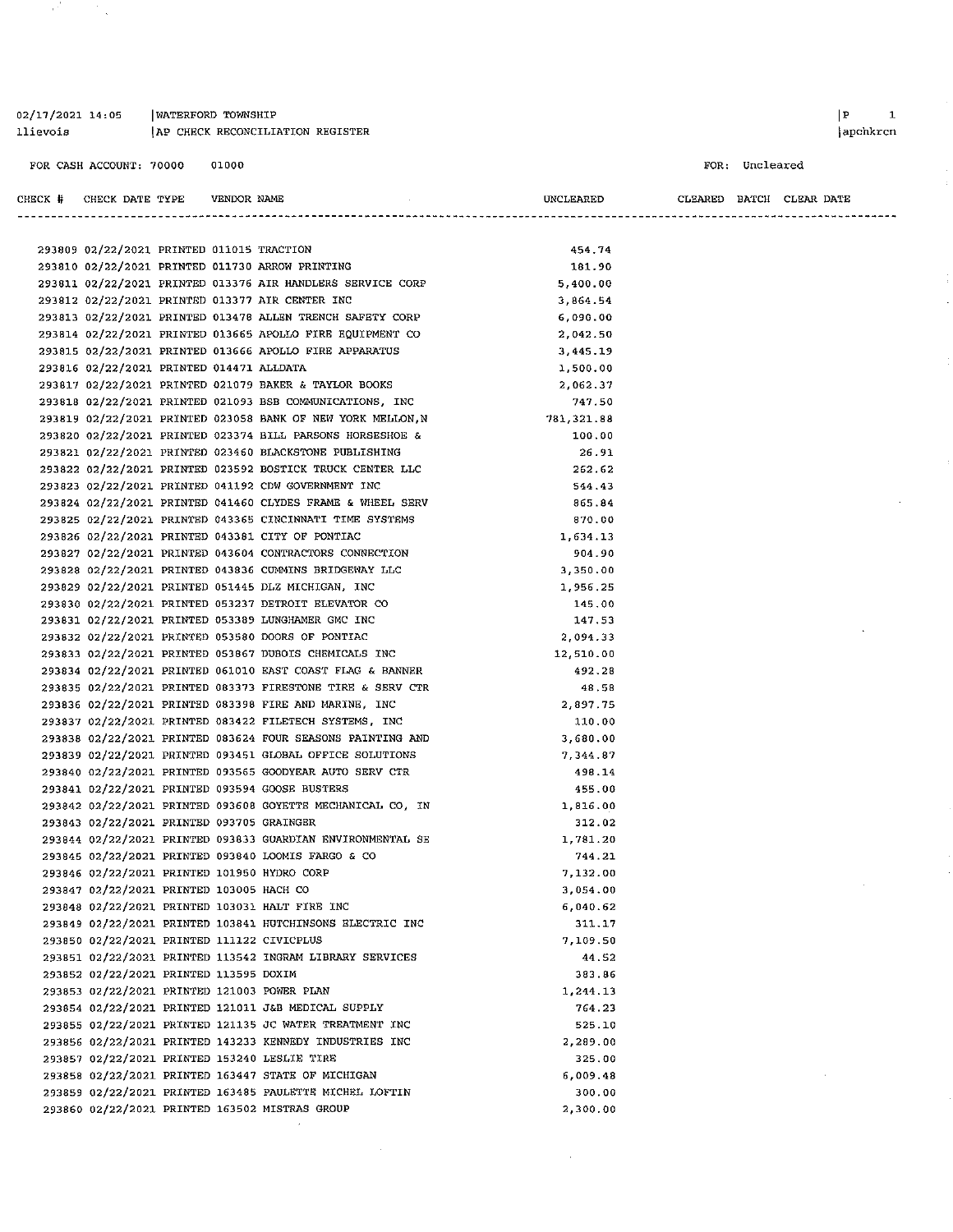02/17/2021 14:05 | WATERFORD TOWNSHIP AP CHECK RECONCILIATION REGISTER llievois

 $\mathcal{A}$ 

FOR: Uncleared

 $\hat{\boldsymbol{\beta}}$ 

 $\bar{z}$ 

| CHECK # | CHECK DATE TYPE | VENDOR NAME |  |
|---------|-----------------|-------------|--|
|         |                 |             |  |

| UNCLEARED |  | CLEARED BATCH CLEAR DATE |  |
|-----------|--|--------------------------|--|
|           |  |                          |  |

|                                                    |           |                                                            | -------------------------------- |
|----------------------------------------------------|-----------|------------------------------------------------------------|----------------------------------|
|                                                    |           |                                                            |                                  |
|                                                    |           | 293861 02/22/2021 PRINTED 163508 FERGUSON WATERWORKS #3386 | 881.05                           |
|                                                    |           | 293862 02/22/2021 PRINTED 164255 MADISON-TROY OFFICE SUPPL | 659.98                           |
| 293863 02/22/2021 PRINTED 174291 STATE OF MICHIGAN |           |                                                            | 500.00                           |
| 293864 02/22/2021 PRINTED 174721 STATE OF MICHIGAN |           |                                                            | 90.00                            |
|                                                    |           | 293865 02/22/2021 PRINTED 174721 STATE OF MICHIGAN         | 600.00                           |
|                                                    |           | 293866 02/22/2021 PRINTED 174870 STATE OF MICHIGAN         | 24,514.00                        |
| 293867 02/22/2021 PRINTED 183052 NAPA AUTO PARTS   |           |                                                            | 505.76                           |
|                                                    |           | 293868 02/22/2021 PRINTED 183578 NORTH ELECTRIC SUPPLY CO  | 42.80                            |
|                                                    |           | 293869 02/22/2021 PRINTED 183952 NYE UNIFORM COMPANY       | 1.004.30                         |
| 293870 02/22/2021 PRINTED 193074 21C ADVERTISING   |           |                                                            | 91.74                            |
| 293871 02/22/2021 PRINTED 193456 DOUGLAS K OLIVER  |           |                                                            | 125.00                           |
| 293872 02/22/2021 PRINTED 193713 ORKIN, LLC        |           |                                                            | 45.00                            |
| 293873 02/22/2021 PRINTED 193882 OVERDRIVE, INC.   |           |                                                            | 3.091.66                         |
|                                                    |           | 293874 02/22/2021 PRINTED 204040 OAKLAND COUNTY TREASURER  | 146.53                           |
|                                                    |           | 293875 02/22/2021 PRINTED 204040 OAKLAND COUNTY TREASURER  | 775.00                           |
|                                                    |           | 293876 02/22/2021 PRINTED 204040 OAKLAND COUNTY TREASURER  | 1,152.00                         |
|                                                    |           | 293877 02/22/2021 PRINTED 204040 OAKLAND COUNTY TREASURER  | 1.714.25                         |
|                                                    |           | 293878 02/22/2021 PRINTED 204040 OAKLAND COUNTY TREASURER  | 1.999.72                         |
|                                                    |           | 293879 02/22/2021 PRINTED 204040 OAKLAND COUNTY TREASURER  | 4 303.11                         |
|                                                    |           | 293880 02/22/2021 PRINTED 204040 OAKLAND COUNTY TREASURER  | 17,973.25                        |
| 293881 02/22/2021 PRINTED 204505 OAKLAND SCHOOLS   |           |                                                            | 238.80                           |
|                                                    |           | 293882 02/22/2021 PRINTED 204665 OAKLAND COUNTY TREASURER  | 750.304.87                       |
|                                                    |           | 293883 02/22/2021 PRINTED 204860 ROAD COMMISSION FOR       | 847.20                           |
|                                                    |           | 293884 02/22/2021 PRINTED 211016 PLM LAKE & LAND MANAGEMEN | 800.00                           |
| 293885 02/22/2021 PRINTED 213287 PREMIER SAFETY    |           |                                                            | 998.08                           |
|                                                    |           | 293886 02/22/2021 PRINTED 233839 QUALITY FIRST AID AND SAF | 515.40                           |
|                                                    |           | 293887 02/22/2021 PRINTED 241008 RKA PETROLEUM COMPANIES,  | 9.536.75                         |
|                                                    |           | 293888 02/22/2021 PRINTED 251234 SECREST WARDLE LYNCH HAMP | 12,500.00                        |
|                                                    |           | 293889 02/22/2021 PRINTED 251790 STATE WIRE & TERMINAL INC | 43.97                            |
| 293890 02/22/2021 PRINTED 253160 SCRAMLIN FEEDS    |           |                                                            | 488.00                           |
| 293891 02/22/2021 PRINTED 261702 TRINITY HEALTH    |           |                                                            | 1,824.16                         |
|                                                    |           | 293892 02/22/2021 PRINTED 263255 TESTAMERICA LABORATORIES  | 298.80                           |
|                                                    |           | 293893 02/22/2021 PRINTED 263582 THOMSON REUTERS-WEST      | 440.64                           |
| 293894 02/22/2021 PRINTED 271536 UPS STORE         |           |                                                            | 16.13                            |
| 293895 02/22/2021 PRINTED 273533 UNIFIRST CORP     |           |                                                            | 804.73                           |
|                                                    |           | 293896 02/22/2021 PRINTED 283215 VENDTEK WHOLESALE EQUIPTM | 255.00                           |
|                                                    |           | 293897 02/22/2021 PRINTED 291365 PRAXAIR DISTRIBUTION INC  | 36.15                            |
|                                                    |           | 293898 02/22/2021 PRINTED 291365 PRAXAIR DISTRIBUTION INC  | 340.90                           |
|                                                    |           | 293899 02/22/2021 PRINTED 293016 WATERFORD AREA CHAMBER OF | 500.00                           |
|                                                    |           | 293900 02/22/2021 PRINTED 293079 WATER LANDSCAPES LLC      | 2,200.00                         |
| 293901 02/22/2021 PRINTED 293270 JOYCE WEFEL       |           |                                                            | 319.36                           |
|                                                    |           | 293902 02/22/2021 PRINTED 293348 WHITLOCK BUSINESS SYSTEMS | 5,763.14                         |
|                                                    |           | 293903 02/22/2021 PRINTED 293605 WORLDWIDE INTERPRETERS IN | 420.00                           |
|                                                    |           | 293904 02/22/2021 PRINTED 304930 WATERFORD TOWNSHIP DPW    | 4,906.99                         |
|                                                    | 96 CHECKS | CASH ACCOUNT TOTAL                                         | 1,745,149.44                     |
|                                                    |           |                                                            |                                  |

 $.00$ 

Kim Markee